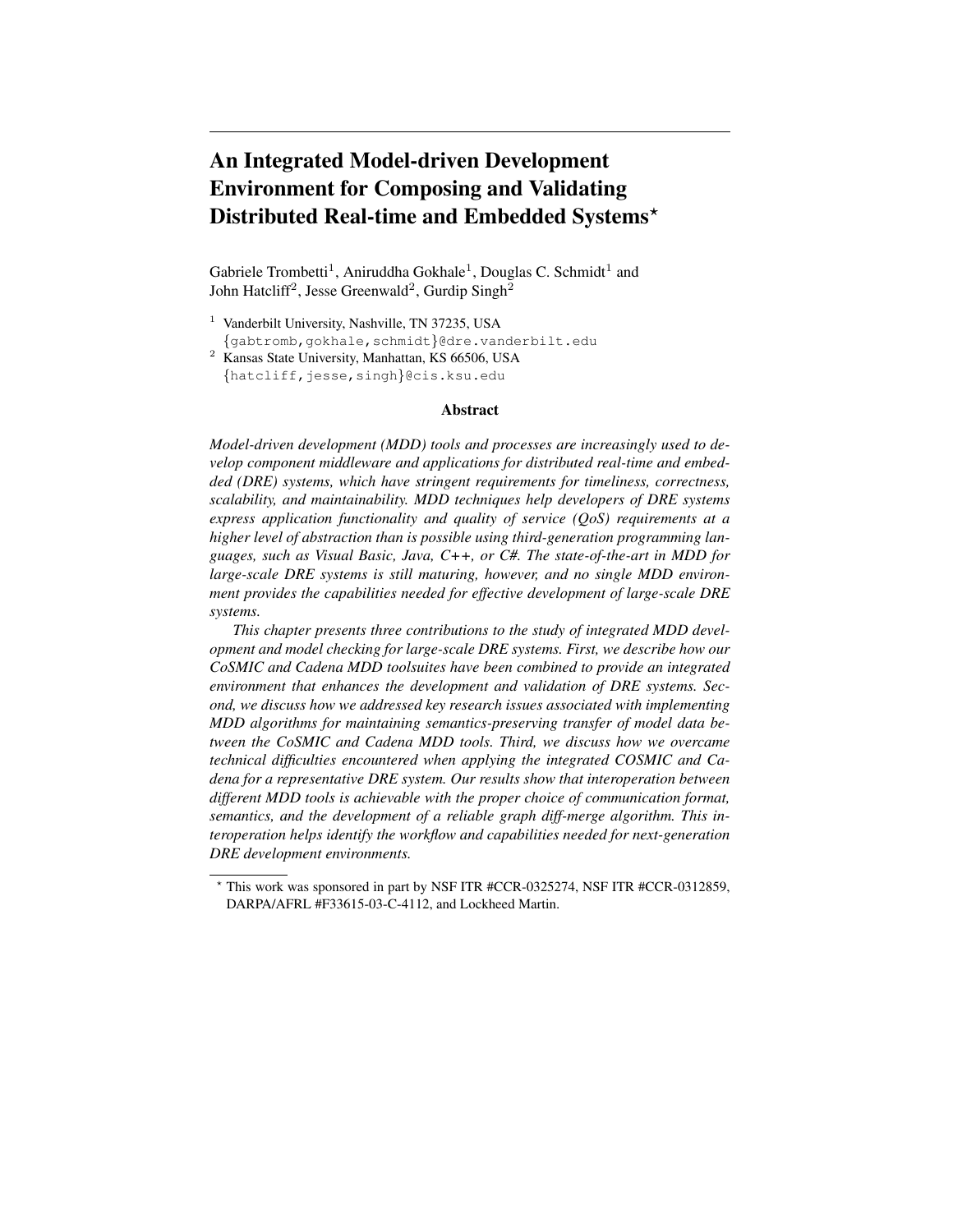**Keywords:** Distributed Real-time and Embedded Systems, Component Middleware, Model-driven Systems, Model checking.

# **1 Introduction**

# *Emerging trends.*

Developers of mission-critical distributed real-time and embedded (DRE) systems face a number of challenges, including (1) *alleviating complexity* – both inherent and accidental, (2) *reducing total ownership costs* – both initial and recurring costs, and (3) *ensuring correct end-to-end system behavior* – both functional and quality of service (QoS) requirements. Promising technologies that address various aspects of these challenges are *QoS-enabled component middleware* and *model-driven development* (MDD) with *model checking* capabilities, as we discuss below.

*QoS-enabled component middleware.* A key enabler in recent successes [1, 2] with DRE systems has been *middleware* [3], which is software that provides reusable services that coordinate how application components are composed and interoperate. QoS-enabled component middleware technologies enhance conventional middleware by offering (1) explicit support for configuring of policies and mechanisms for systemic aspects, such as real-time QoS and security, and (2) a programming model that decouples these systemic aspects from application functionality. These capabilities help address complexity, cost, and correctness by making the QoS-enabled component middleware responsible for (pre)allocating CPU resources, reserving network bandwidth/connections, and monitoring/enforcing the proper use of system resources at run-time to meet DRE system QoS requirements.

Our work on QoS-enabled component middleware hasfocused on the *Component-Integrated ACE ORB* (CIAO) [4], which is open-source (www.dre.vanderbilt. edu/CIAO) middleware that enhances *The ACE ORB* (TAO) [5] to provide Realtime CORBA [6] enhancements to the CORBA Component Model (CCM) [7]. CIAO's CCM components are interconnected via the following types of standard *ports*:

- *Facets*, which define an interface that accepts point-to-point method invocations from other components and *receptacles*, which indicate a dependency on pointto-point method interfaces provided by other components. A receptacle is connected to a facet to provide *synchronous remote method invocation* communication between a pair of components.
- *Event sources and sinks*, which indicate a willingness to exchange typed messages with one or more components. Event sources can be connected to event sinks for *asynchronous point-to-multipoint message-passing* communication between components.

CIAO abstracts component QoS requirements into metadata that can be specified in a CCM *component assembly* after a component has been implemented [8]. Decoupling the specification of QoS requirements from component implementations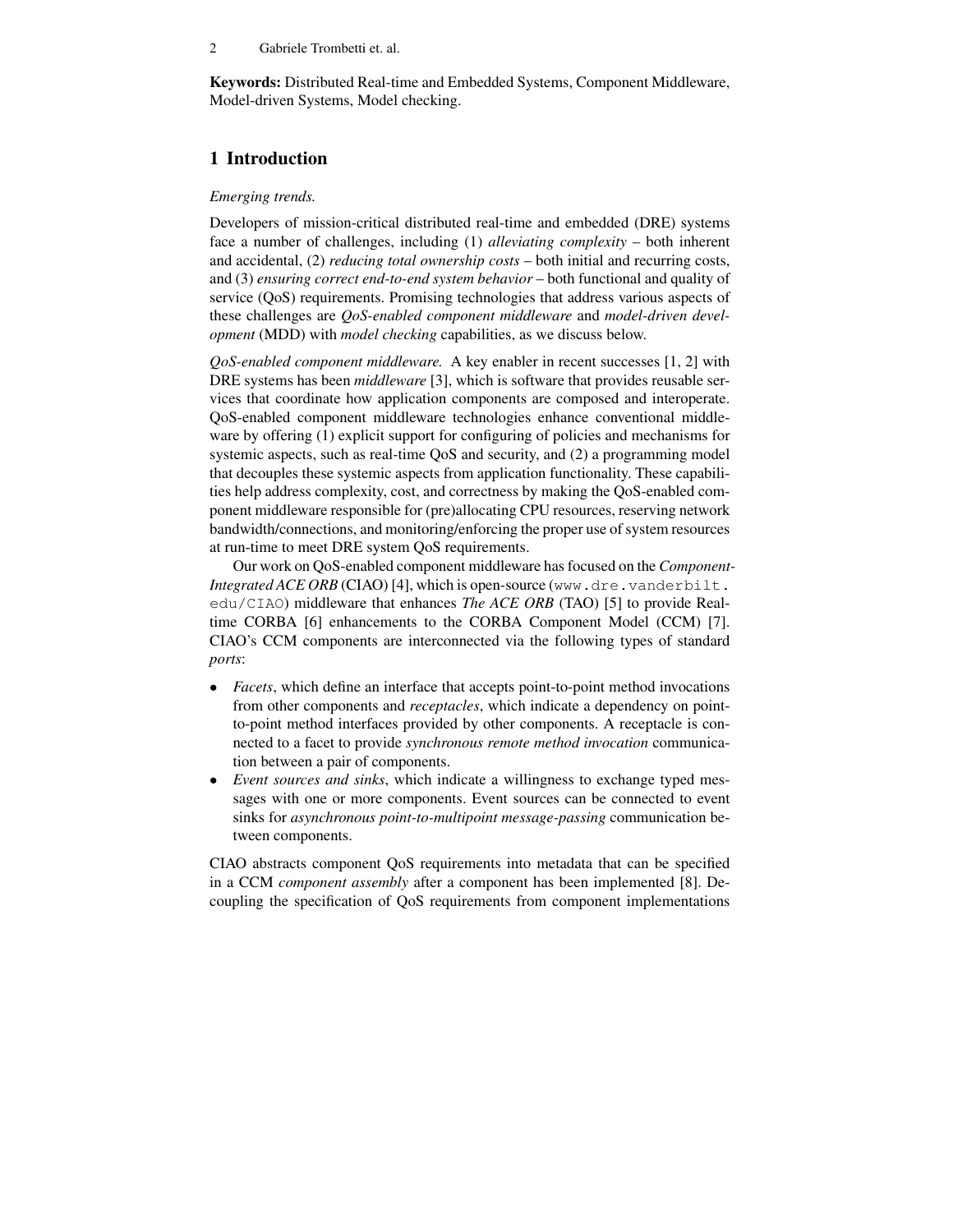greatly simplifies the configuration and evaluation of DRE systems with multiple QoS requirements [9].

*Model-driven development (MDD).* MDD software processes and tools are a promising approach for addressing the challenges of developing, evolving, validating largescale DRE system maintenance and modification [10, 11, 12]. The MDD paradigm systematically applies *domain-specific modeling languages* (DSMLs) to direct the understanding, design, construction, deployment, and operation of computing systems, ranging from small-scale real-time and embedded systems to large-scale business applications distributed across an enterprise. MDD tools address complexity, cost, and correctness by helping to automate (1) *analysis* and *verification* of characteristics of system behavior, such as predictability, safety, and security, and (2) *synthesis* of code that is customized for DRE system properties, such as isolation levels of a transaction, recovery strategies to handle various runtime failures, and authentication and authorization strategies modeled at higher levels of abstraction.

Our work on MDD technologies has focused on CoSMIC [13] and Cadena [14]:

- CoSMIC (www.dre.vanderbilt.edu/cosmic) is an open-source MDD toolsuite that address key lifecycle development challenges of DRE middleware and applications, such as modeling of DRE system deployment and configuration capabilities [15] and their QoS requirements [16]. The CoSMIC MDD tools enable developers of DRE systems to specify, develop, compose, and integrate application and middleware software.
- Cadena (cadena.projects.cis.ksu.edu) is an open-source MDD toolsuite that supports various aspects of component-based DRE systems, including definition of component interfaces, deployment and configuration capabilities, and configuration of underlying middleware services. In contrast to CoS-MIC (which focuses on providing various forms of support for QoS management and configuration of particular component middleware frameworks, such as CIAO [4]), Cadena focuses on providing various forms of visualization and model-level analysis of system configurations, including architectural slicing, simulation, and model checking of abstract descriptions of system behaviors [17].

### *Gaps in MDD Technologies for DRE Systems.*

The QoS-enabled component middleware and MDD toolsuites described above have largely evolved independently in separate R&D communities. Due to the complexity and mission-criticality of large-scale DRE systems, however, there is a need to combine (1) lightweight specification and analysis capabilities that capture functional and QoS specifications for component-based DRE systems with (2) capabilities for QoS management and middleware configuration to achieve an integrated collection of tools that can verifyfor DRE system behavior early in the development lifecycle and enhance reliability. Such an integrated approach can help increase productivity and reduce the risk of mistakes caused by DRE system developers, who would otherwise need to port models from MDD tools manually into representations used by other tools every time a model changes.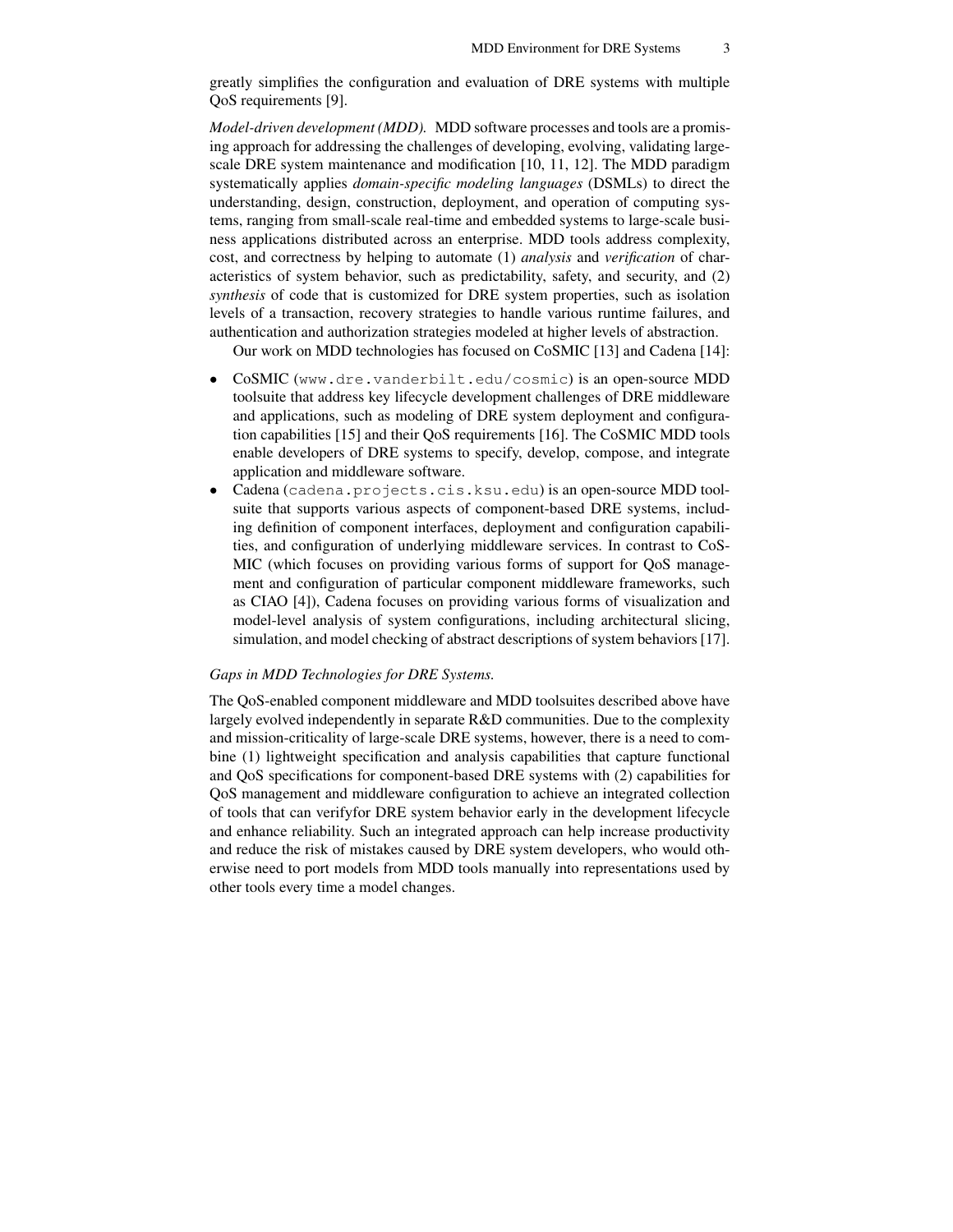This chapter is organized into the following three thrusts that describe our experience developing and evaluating an integrated model-driven development and analysis environment for QoS-enabled component middleware and DRE systems:

- Section 2 describes how CoSMIC has been combined with Cadena to provide an integrated MDD environment that accelerates the development and validation of DRE systems by addressing key production stages and providing powerful analysis capabilities for tracking errors early in the development lifecycle. This integrated environment foreshadows the types of capabilties needed in future DRE development environments to improve the creation and validation of DRE systems.
- Section 3 discusses R&D issues associated with implementing algorithms for integrating MDD tools for DRE systems, including coping with export-import cycles, storing and transferring supersets and subsets of captured information, merging and preserving information, and addressing future extensibility of the integration.
- Section 4 presents a case study of a robot assembly<sup>3</sup> DRE system that illustrates the technical difficulties encountered when integrating CoSMIC and Cadena tools, highlighting how the choice of an effective communication protocol, data interchange format, and a framework for semantic translators helped enable smoother tool integration.

This chapter shows how our integrated CoSMIC and Cadena MDD technologies enable developers to specify DRE system requirements at higher levels of abstraction than those provided by low-level mechanisms, such as conventional thirdgeneration programming languages, operating systems, and middleware platforms. Our case study shows how these higher-level specifications express constraints that are transformed into running lower-level code that preserves and enforces the semantics of the specifications. These "correct by construction" MDD techniques are in contrast to the "construct by correction" techniques commonly used today by postconstruction tools, such as compilers, source-level debuggers, and XML descriptor validators.

# **2 An Overview of the CoSMIC and Cadena MDD Environments**

This section presents an overview of the CoSMIC and Cadena MDD toolsuites, highlighting the capabilities of each tool will emphasize in the DRE system case study presented in Section 4.

## **2.1 Overview of CoSMIC**

The *Component Synthesis using Model Integrated Computing* (CoSMIC) [13] toolsuite is an integrated collection of MDD tools that address the key lifecycle chal-

<sup>3</sup> "*Assembly*" is used here as in "*assembly line*," which is a different use of the term than the concept of a *"CCM component assembly"* mentioned above.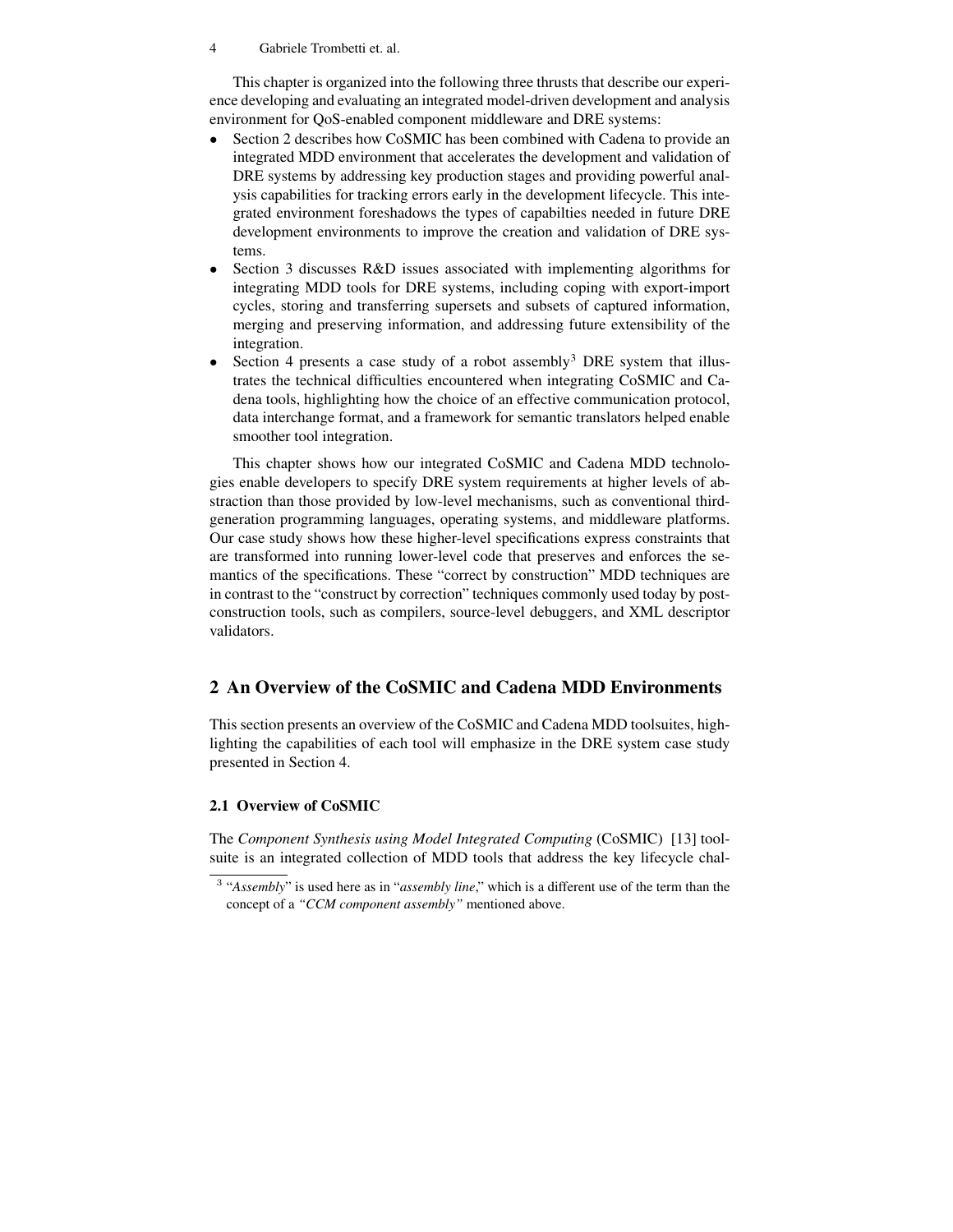

lenges of middleware and applications in DRE systems. Figure 1 illustrates CoS-MIC's MDD tools that address deployment and configuration lifecycle challenges of DRE systems. CoSMIC supports modeling of DRE system deployment and config-

**Fig. 1. The CoSMIC MDD Toolsuite**

uration capabilities, their QoS requirements, and QoS adaptation policies used for DRE system QoS management. Its MDD tools are implemented via *domain-specific modeling languages* (DSMLs) developed using the Generic Modeling Environment (GME) [18], which is a configurable toolkit for creating domain-specific modeling and program synthesis environments. CoSMIC uses GME to define the modeling paradigms<sup>4</sup> for each stage of its tool chain. CoSMIC ensures that the rules of construction – and the models constructed according to these rules – can evolve together over time. Each CoSMIC tool synthesizes XML-based metadata that is used by the CIAO QoS-enabled component middleware [4] described in Section 1. In particular, CoSMIC supports CIAO's implementation of the OMG's Deployment and Configuration  $(D&C)$  specification [19] and provides the following capabilities shown in Figure 1:

- *Specification and implementation*, which enables application functionality specification, partitioning, and implementation as components. CoSMIC provides the *Interface Definition Modeling Language* (IDML), which is a DSML that can be used to specify component definitions. IDML also provides an importer that can transform preexisting IDL definitions into modeling elements.
- *Component assembly and packaging*, which can bundle a suite of software binary modules and metadata representing application components. CoSMIC provides

<sup>&</sup>lt;sup>4</sup> A *modeling paradigm* defines the syntax and semantics of a DSML [11].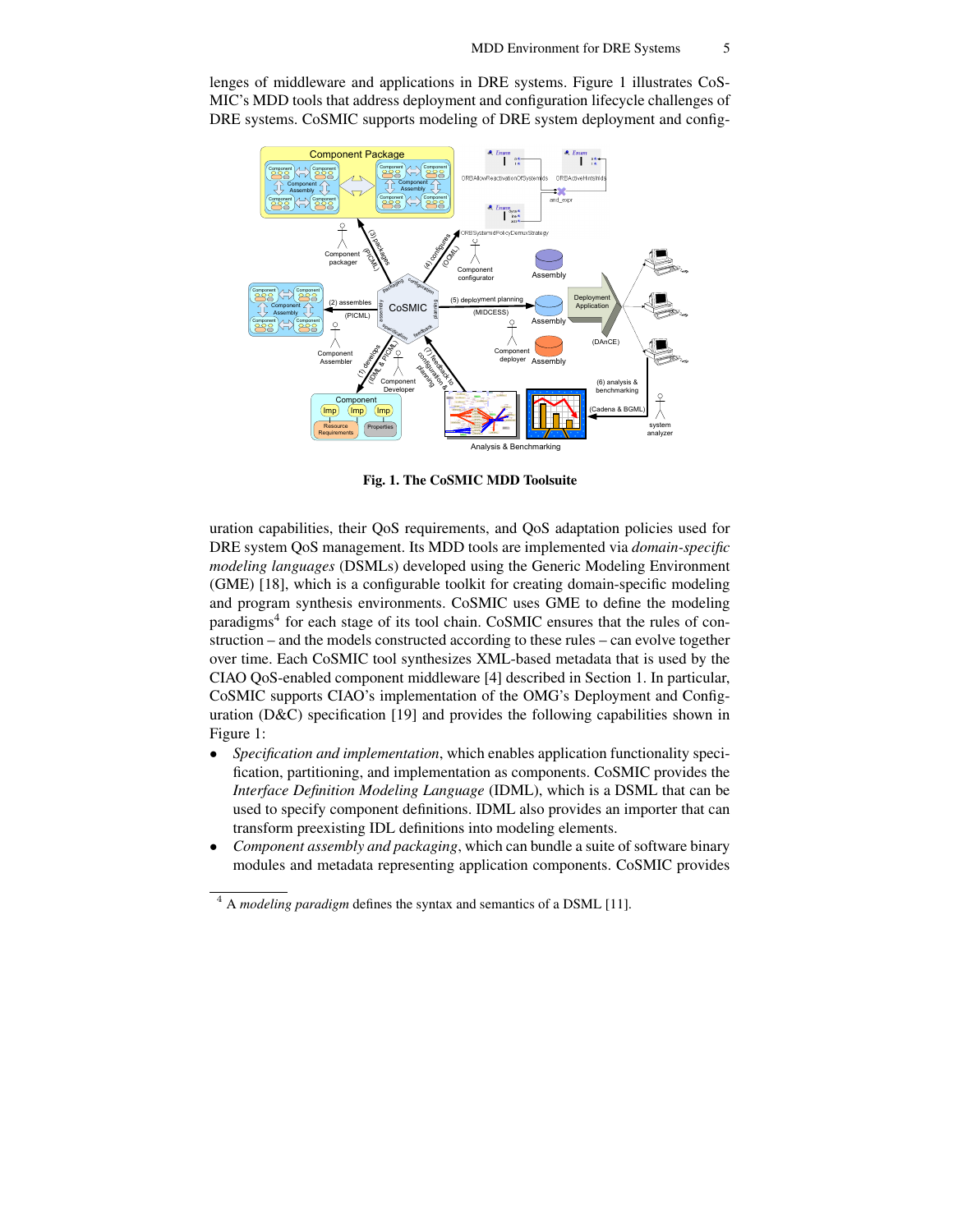the *Platform Independent Component Modeling Language* (PICML) [15], which is a DSML that models the connections between various components to form assemblies. PICML enables these assemblies to be composed into packages that can be shipped to target nodes.

- *Configuration*, which allows packages to be customized with the appropriate parameters that satisfy the functional and systemic requirements of applications. CoSMIC provides the *Options Configuration Modeling Language* (OCML) [16] to model the middleware configuration rules, which are then synthesized into a rules engine and graphical environment that application developers use to configure the middleware.
- *Planning*, which makes appropriate deployment decisions including identifying the entities, such as CPUs, of the target environment where the packages will be deployed. The *Model Integrated Deployment and Configuration Environment for Composable Softwware Systems* (MIDCESS) [13] DSML in CoSMIC can be used to model deployment plans for DRE system components.
- *Analysis and benchmarking*, which enables run-time reconfiguration and resource management to maintain end-to-end QoS. CoSMIC provides the *Benchmark Generation Modeling Language* (BGML) [16], which models DRE systems QoS requirements and synthesizes empirical benchmarking testsuites. Additional analysis capability is achieved via integration with external tools, as described in Section 3.
- *Deployment*, which triggers the installed binaries and brings the application to a ready state. CoSMIC is integrated with a run-time framework called *DAnCE* (Deployment and Configuration Engine), which implements the OMG's D&C specification and can be used to model the deployment of DRE system packages according to precisely specified plans.

The CoSMIC toolsuite also provides the capability to interwork with model checking tools, such as Cadena [14] (Section 2.2), and aspect model weavers, such as C-SAW [20]. The integration of CoSMIC with Cadena is the focus of Section 3.

The core DSML provided by CoSMIC is PICML, which figures prominently in the integration of CoSMIC and Cadena described in Section 3. PICML allows developers to model packages of components into assemblies that can then be configured and deployed appropriately. Configuration and deployment concerns crosscut assemblies and systems. These crosscutting concerns are captured by the different aspects of PICML. During the configuration and deployment process, multiple concerns captured in the format of metadata in the component development process are woven together by PICML, as shown in Figure 2.

PICML allows the specification of the component-based deployment and configuration concerns outlined above by allowing users to model them as elements in a GME paradigm. Additional constraints are defined via GME's *object constraint language* (OCL) [21] facilities to ensure that the models built using PICML are semantically valid. PICML's constraints check that the *static semantics* (*i.e.*, the semantics that are required to be present at design time) are not violated. For example, at design-time, PICML can enforce the CCM constraint that only ports with the same interface or event type can be connected together.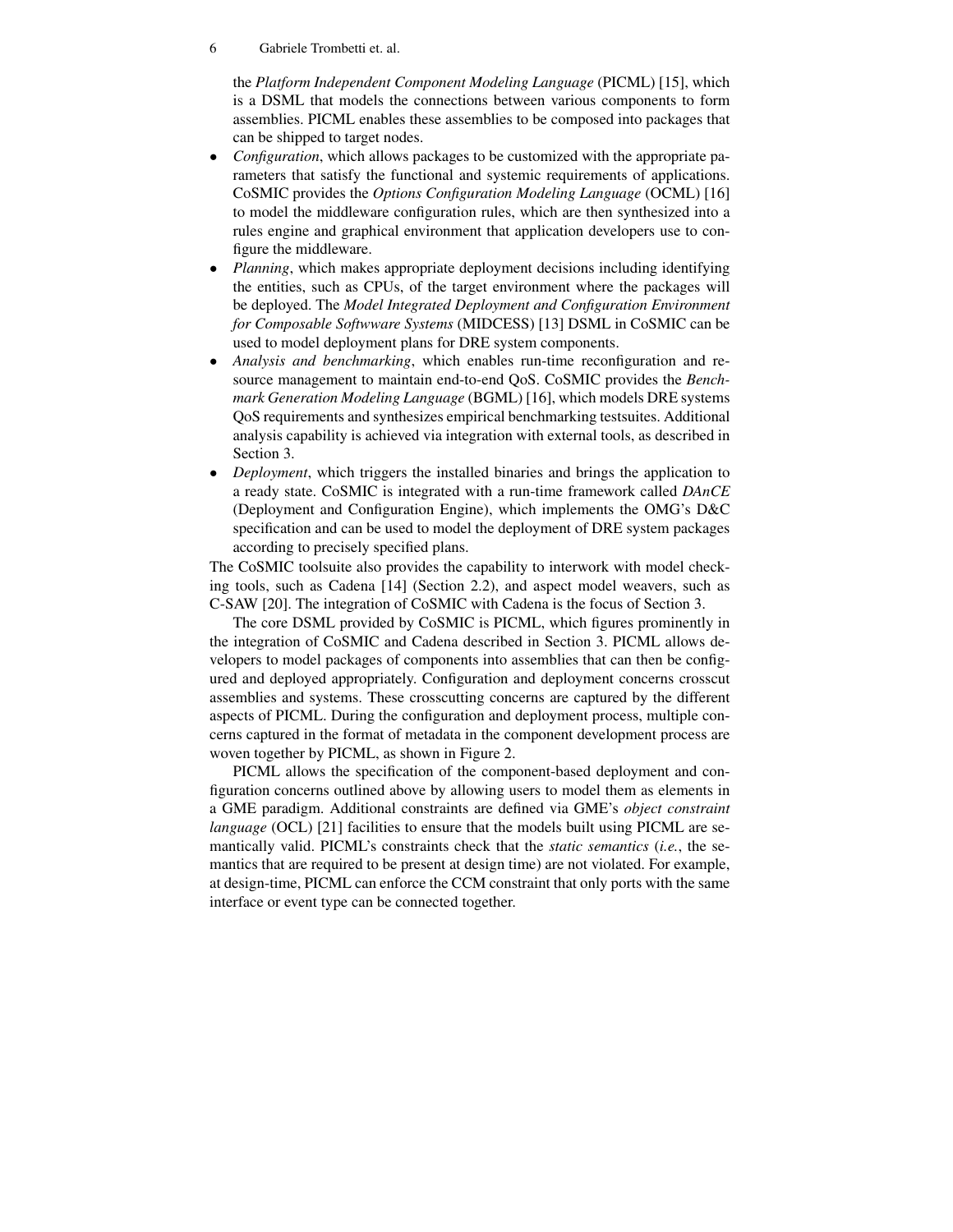

**Fig. 2. The PICML Architecture**

The generative capabilities of PICML enable the separation of crosscutting deployment and configuration concerns, which are represented in the form of XML metadata and whose semantics can be validated automatically. The DAnCE run-time framework provided by CIAO is then responsible for weaving these concerns into component middleware and applications. The model interpreters in PICML target the configuration and deployment of DRE components for CIAO. We chose CIAO as our initial focus since it is QoS-enabled component middleware designed to meet the requirements of DRE systems. As other component middleware platforms (such as J2EE and .Net) mature and become suitable for DRE systems, we will (1) enhance CoSMIC so it supports platform-independent models (PIMs) and then (2) include the necessary patterns and policies to map these PIMs to platform-specific models (PSMs) for various component middleware platforms.

# **2.2 Overview of Cadena**

The Cadena [14] MDD toolsuite was built to investigate the effectiveness of a variety of structural and behavioral analysis techniques for component-based systems. It architectural slicing capabilities help developers identify dependencies among components for system understanding and for guiding component integration tasks, such as establishing event handling priorities and locking policies. Cadena's behavioral descriptions and model checking capabilities enable developers to perform simple simulations of their systems to reason about, *e.g.*, high-level mode transitions, and to check system designs against crucial system requirements phrased in the form of invariants, event/state ordering contraints and component interaction protocols phrased as regular expressions or temporal logic formulas.

The following is a summary of the capabilities Cadena provides to develop component-based systems.

• A collection of lightweight specification forms that can be attached to IDL to specify mode variable domains, intra-component dependencies, and component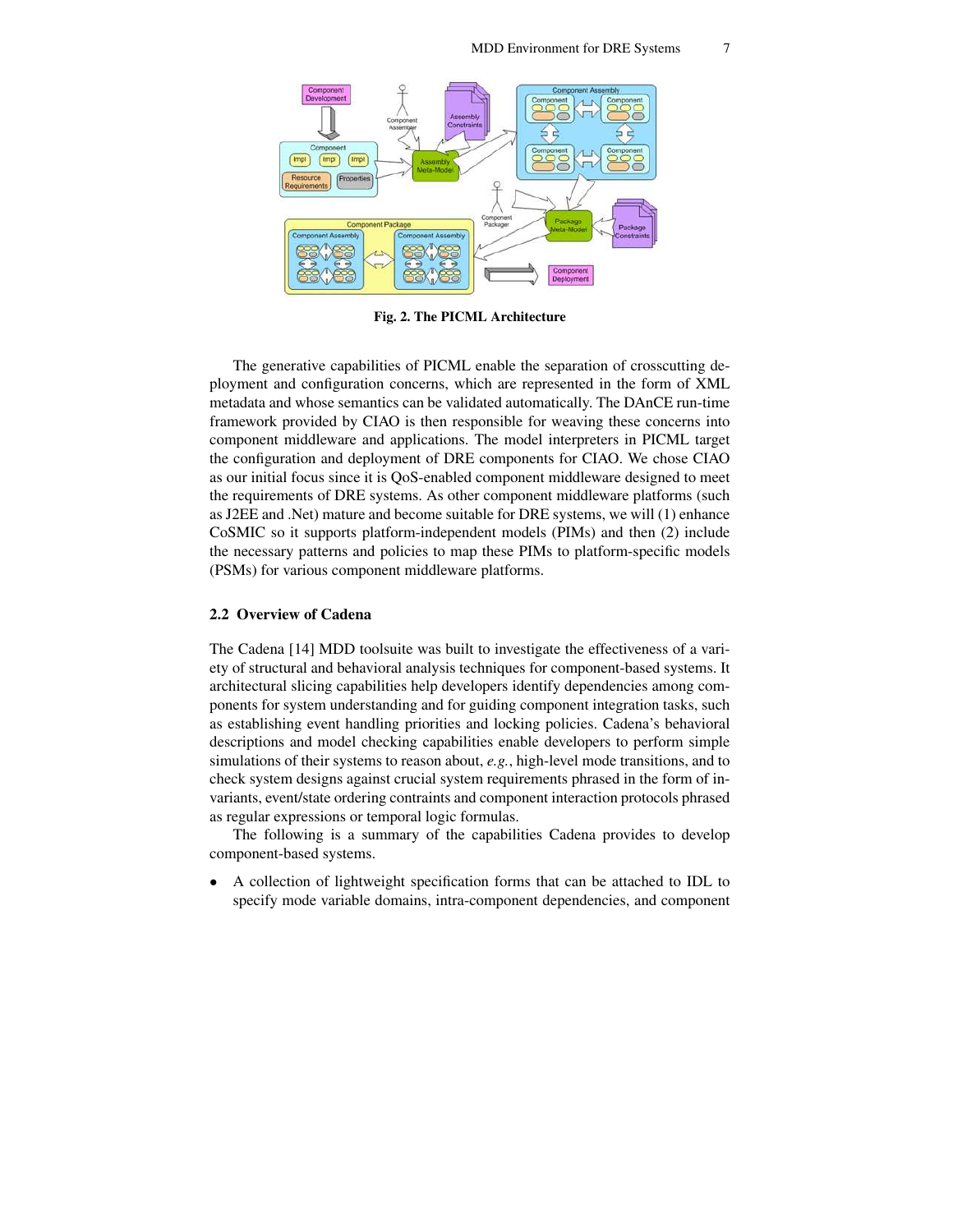state-transition semantics. These forms have a natural refinement order so that useful feedback can be obtained with little annotation effort, and increasing the precision of annotation yields more precise analysis. In addition, Cadena specifications allow developers to specify the same information in different ways, achieving a form of *checkable redundancy* that is useful for exposing design flaws.

- Dependency analysis capabilities that allow tracing inter/intra-component event and data dependencies, as well as algorithms for synthesizing dependency-based real-time and distribution aspect information.
- A novel model-checking infrastructure (based on the Bogor model-checking framework [22]) dedicated to event-based inter-component communication via real-time middleware enables system design models (derived from component IDL, component assembly descriptions and annotations) to be model-checked for global system properties.
- A component assembly framework supporting a variety of visualization and programming tools for developing component connections.
- A component deployment facility that auto-generates XML deployment and configuration information.
- Cadena is implemented as a set of plug-ins to IBM's Eclipse IDE, which enables the incorporation of other tools as add-ons to Cadena.

In the integration with CoSMIC, we focus on using Cadena's system configuration dependency analysis facilities. Even with small systems of ∼20-30 components, relationships between components and component dependences are often hard to determine from visual inspections of textual or graphical component assembly views. Component-based DRE system can often have over 1,000 components, and engineers at Boeing and Lockheed Martin with whom we collaborate have identified the development of automated support for component dependency analysis and visualization as a high priority.

Given a component library and component assembly description (along with optional *Cadena property specification* file described below), Cadena's dependency module builds a *port dependence graph* PDG = (N,E) where each node  $n \in N$  is a component/port pair (i.p). Edges (*i.e.*, dependences) between PDG nodes arise from two sources: *inter-component dependences* corresponding to port connections specified in component assembly descriptions and *intra-component dependences* captured by CPS declarations in component property specifications. Cadena provides the following analysis capabilities for dependency graphs:

• **Forward and backward slices**, which detects the components that are affected by (forward) or affect (backward) a particular component or port. Note that slices are computed at two levels of granularity: (1) a *component-level forward slice* finds all components that are affected by a given component vs. (2) a *port-level forward slice* finds all components that are affected by a particular port of a given component. In either case, slices are constructed by considering the reachability of components in the port dependence graph described above.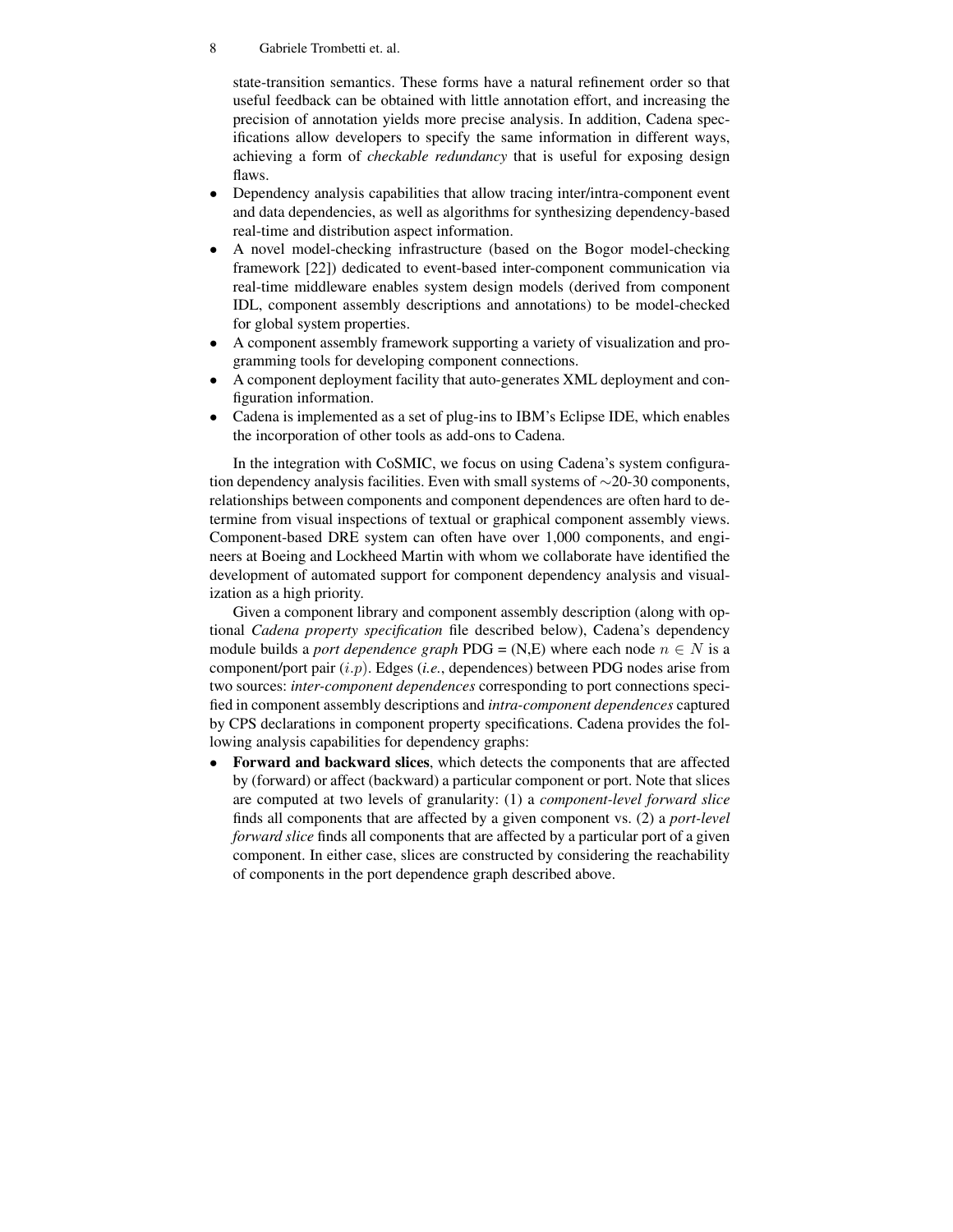- **Chopping**, which highlights all the ports and components that lie on a path between two given components/ports. Intuitively, given two components  $C_1$  and  $C_2$ , a chop based on  $C_1$  and  $C_2$  finds all paths between  $C_1$  and  $C_2$  by intersecting the forward slice from  $C_1$  and the backward slice from  $C_2$ .
- **Cycle detection**, which detects cycles along a series of event connections in the dependence graph. In certain computational models, event cycles may indicate design flaws.



**Fig. 3. Cadena Dependency Analysis Interface**

Figure 3 shows a portion of Cadena's interface for issuing dependence-related queries over the graphical structure of a system configuration. The displayed pulldown menu allows developers to select from among the dependence analysis capabilities described above. The results of an analysis are displayed by changing the color of relevant components, ports, and connections. For example, the results of a forward slice are displayed by rendering in gray all the components, ports, and connections affected by the given component.

Cadena decouples various aspects of modeling by requiring that these crosscutting concerns be captured in the following types of files located in a common project space:

- **IDL3 file** \*.idl, which contains OMG's standard interface description language metadata describing components and their interfaces.
- **Scenario file** (\*.scenario), which describes an assembly of interconnected CCM components, including the value of their configuration properties. Cadena provides a graphical visualizer, a text editor, and a form view editor to manipulate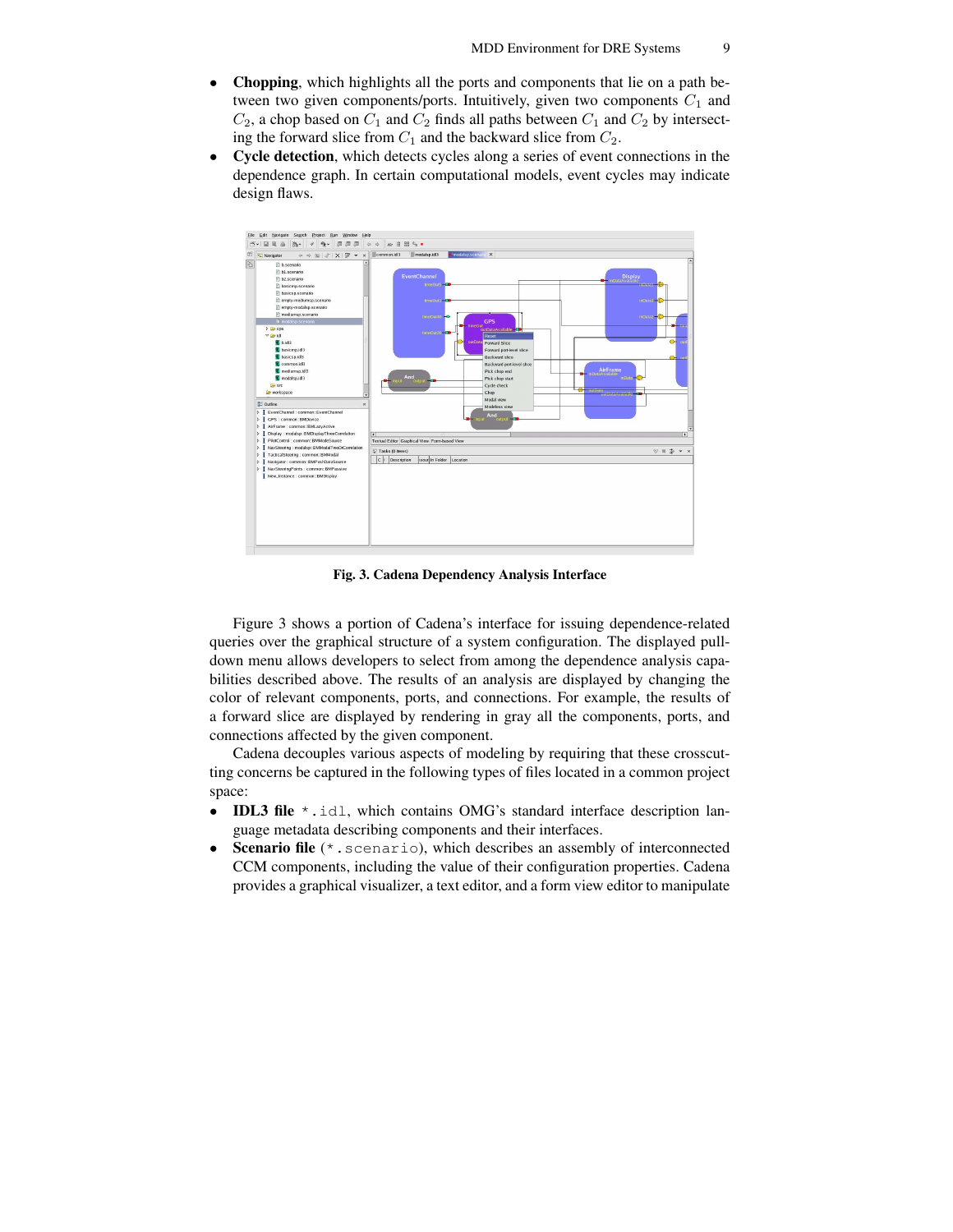\*.scenario files. The equivalent of a scenario file in CoSMIC's PICML is the CCM component *assembly* view, which enables graphical editing of properties.

- **Profile file** (\*.profile), which acts as a scenario format definition and validation system by defining the type of the properties that can be associated with different components and/or connections. Cadena supports three types for properties: STRING, INT, and BOOLEAN. There is no equivalent for the .profile file on PICML, which is another motivation for integrating CoSMIC and Cadena.
- **CPS (Cadena Property Specification) file** (\*.cps), which contains lightweight semantic annotations to capture abstract semantics that can be leveraged by Cadena's analysis facilities. For example, in DRE systems, a component's behavior is often organized into a collection of *modes* (*e.g.*, a component can be in an active or inactive mode, or in a normal or fault-recovery mode, etc.). Modes can be used to represent the abstract state of a component. A component's mode state is often implemented as a variable with an enumerated type that includes each of the mode states, and a modal component typically varies its behavior by branching to different implementations based on the current state of its mode variable. The \*.cps file provides a means to capture the modes within a component and the internal interconnections within each component that depend on the mode. Information in this file includes conditional behavior, such as a set of inputs of a component having an effect on a set of outputs only when that component is in a particular mode/state. Cadena \*.cps files can also include simple state transition systems – finite state automata that describe the abstract control flow of actions on a component's interface (*e.g.*, method calls and event publishing) as well as transitions on mode state variables. This information can be used to generate finite state models suitable for simulation or state-space exploration (model checking) of system designs. There is no equivalent for the \*.cps file in PICML or in CCM.

# **3 Approaches to Integrating MDD Tools for DRE Systems**

Due to the magnitude and complexity of the DRE problem space, no single MDD toolsuite yet provides solutions to all challenges of large-scale DRE system development. For example, CoSMIC did not initially provide tools for analyzing and validating the functional correctness and QoS properties of DRE systems. Likewise, Cadena did not initially provide capabilities for modeling elements and procedures meaningful for important stages of the development of DRE systems, such as installation, packaging, and deployment. What we therefore required was an *integrated* MDD toolsuite that developers of DRE systems could use to compose, configure, and deploy their applications end-to-end to help (1) identify bugs early in the lifecycle, (2) reduce total development costs, (3) decrease time to market, and (4) increase the reliability of DRE systems.

Integrating CoSMIC and Cadena required that (1) software components and associated modeling artifacts could be manipulated via any of their MDD tools, (2)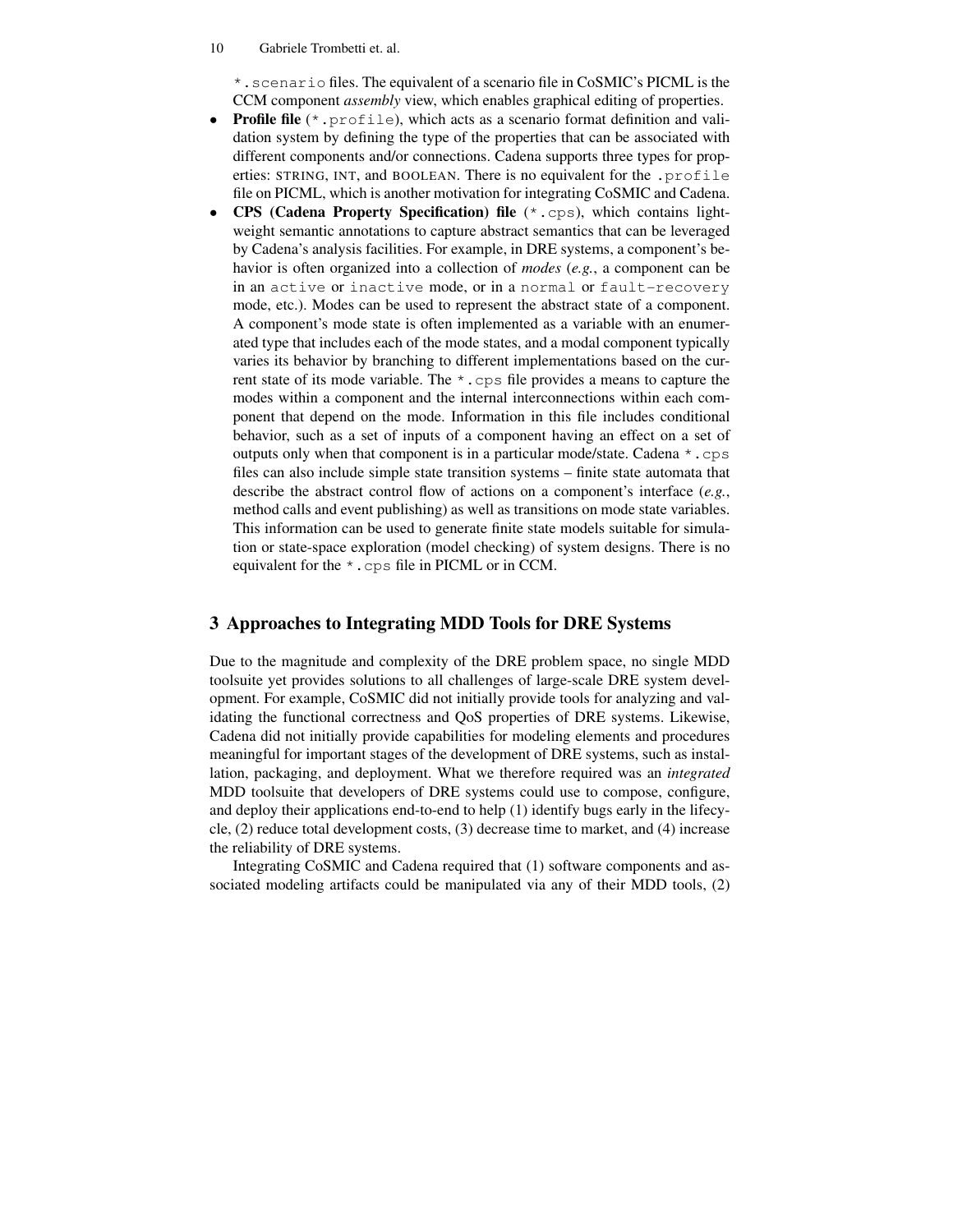changes to the components and modeling artifacts made by one tool could be reflected in other tools, where applicable, (3) any tool capturing unique information (*i.e.*, not captured by any other tool) required special support to preserve this information correctly, and (4) all the pieces of information captured by each integrated MDD tool could be treated as parts of a single *global project*. Achieving this level of integration was hard since different MDD tools captured different sets of properties. For example, certain CoSMIC tools captured certain parts of a project, whereas other parts are captured by certain Cadena tools.<sup>5</sup>

The remainder of this section describes key challenges that arose when integrating CoSMIC and Cadena and discusses our solutions to resolve these challenges. These challenges are discussed in order of increasing complexity, where a subsequent challenge could be resolved only when the previous challenge was addressed. Section 4 then presents a case study of a robot assembly application that illustrates our experiences applying the integrated CoSMIC and Cadena toolsuites to a representative DRE system.

### **Challenge 1: Identifying an Inter-tool Communication Model**

*Context.* Different MDD tools provide different capabilities, *e.g.*, browsable models and visual modeling of deploy requirements vs. rate-monotonic schedulability analysis and model-checking. Large-scale DRE systems, however, may require the use of multiple MDD tools. What is needed is a communication model for interoperability among various MDD tools. An important goal of our work was therefore to transfer model documents back and forth between CoSMIC and Cadena, while minimizing user intervention.

*Problems.* Since Cosmic and Cadena were developed independently for several years they had little/nothing in common with respect to the type of model documents they used. Moreover, under many aspects these tools do not even capture the same type of information,  $e.g.,$  the  $*$ . scenario and  $*$ . IDL3 model documents of Cadena appear to have equivalent representation in CoSMIC, but there are subtle differences between the model documents. Likewise, the \*.profile, \*.cor and \*.cps model documents have no equivalent in CoSMIC. Similarly, 80% of the information in the CoSMIC model documents have no direct equivalent in Cadena.

Many standard interoperability solutions available for tool interoperability cater to a specific concern. For example, the *Analysis Interchange Format* (AIF) [23] provides interoperability by promoting seamless exchange of only analysis data among tools. Similarly, the *Hybrid Systems Interchange Format* (HSIF) [24] provides model exchanges for those systems that are modeled as hybrid systems, but does not support exchanging analysis information. In many cases, therefore, an interchange format might not support a feature of a tool. Hence, a decision to use such an interchange format would preclude the use of that feature, thereby decreasing the value of the tool. It is also undesirable to create point-to-point solutions since they do not scale as the number of tools with different capabilities increases. It is therefore necessary to

<sup>5</sup> The subset of the project captured by one tool is referred as the tool's *model document*.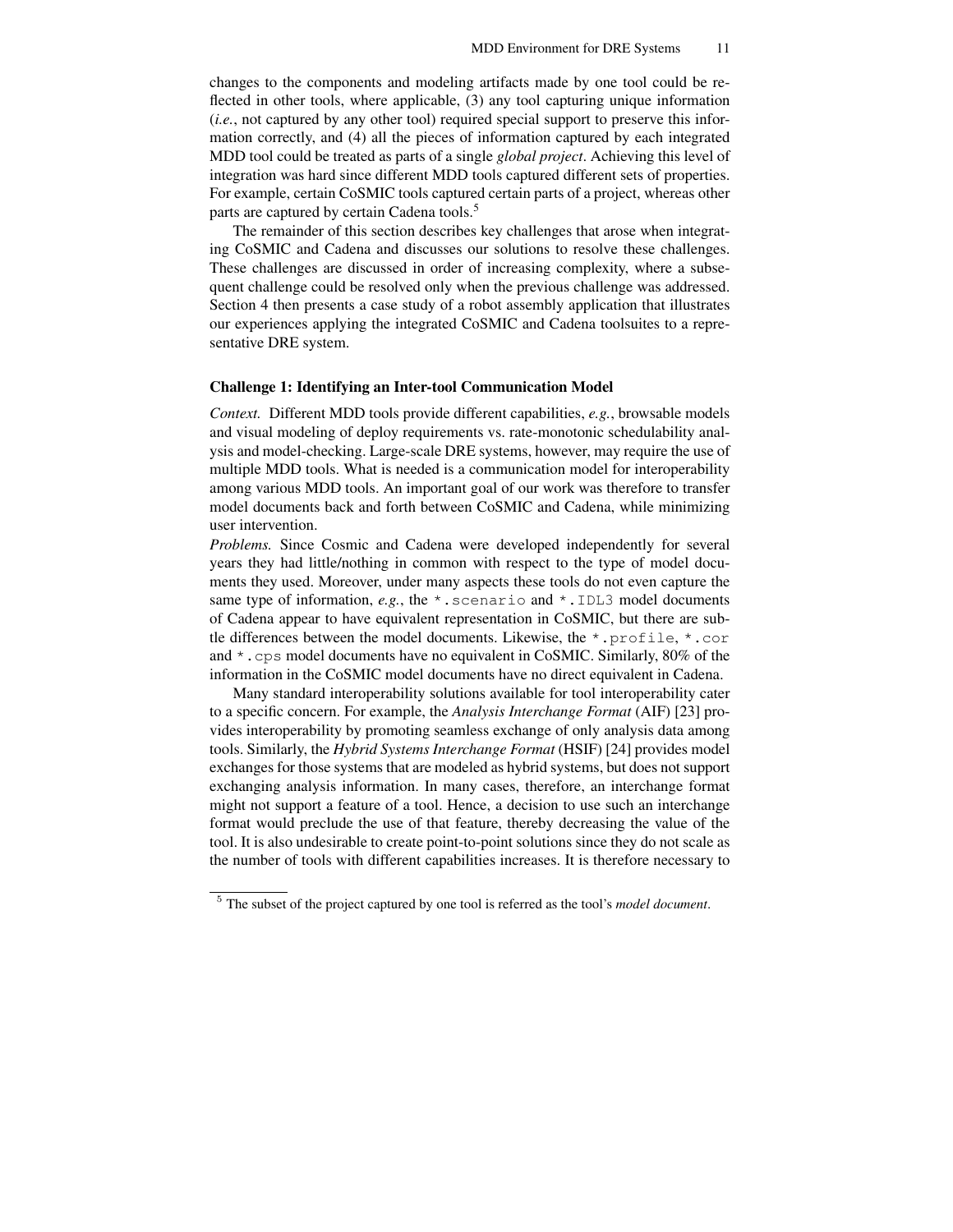develop a framework that allows seamless interoperability between desired features among tools without creating point-to-point solutions.

*Solution approach*  $\rightarrow$  *An open tool integration framework*. Our approach for integrating CoSMIC and Cadena is based on the *Open Tool Integration Framework* (OTIF) [25] developed by the Institute for Software Integrated Systems (ISIS) at Vanderbilt University. OTIF consists of a backplane, an integration repository, application-specific tool adapters, and semantic translators. The backplane provides a communication and subscription/notification mechanism for other tools. The backplane also acts as a common integration repository for the data stored in a canonical syntactical format, but which may have different semantics. OTIF's tool integration repository stores data in a format understood by at least one of the communicating tools. Custom semantic translators and tool adaptors can then be plugged into the OTIF backplane and used to (1) automatically convert data in a format understood by one tool into of data for another tool and (2) communicate between the tools.

A novel aspect of OTIF is its ability to integrate MDD tools that were not initially intended to interoperate, which is why we selected it for our  $CoSMIC \leftrightarrow Cađena$  integration. Figure 4 illustrates the interworking of CoSMIC and Cadena via the OTIF backplane. The OTIF backplane supports standard CORBA [26] communication ca-



**Fig. 4. CoSMIC**↔**Cadena Interoperability via OTIF**

pabilities using TAO [5], thereby allowing distributed interoperability, as well as platform-independent interoperability. Custom tool-specific adapters must be written by developers who wish to export desired tool-specific data to the backplane. Other tools that want to interoperate with this tool must provide an adapter that converts data on the backplane to the format it desires. We have developed appropriate tool adapters for CoSMIC and Cadena, along with semantic translators that help these two toolsuites interoperate via the OTIF backplane.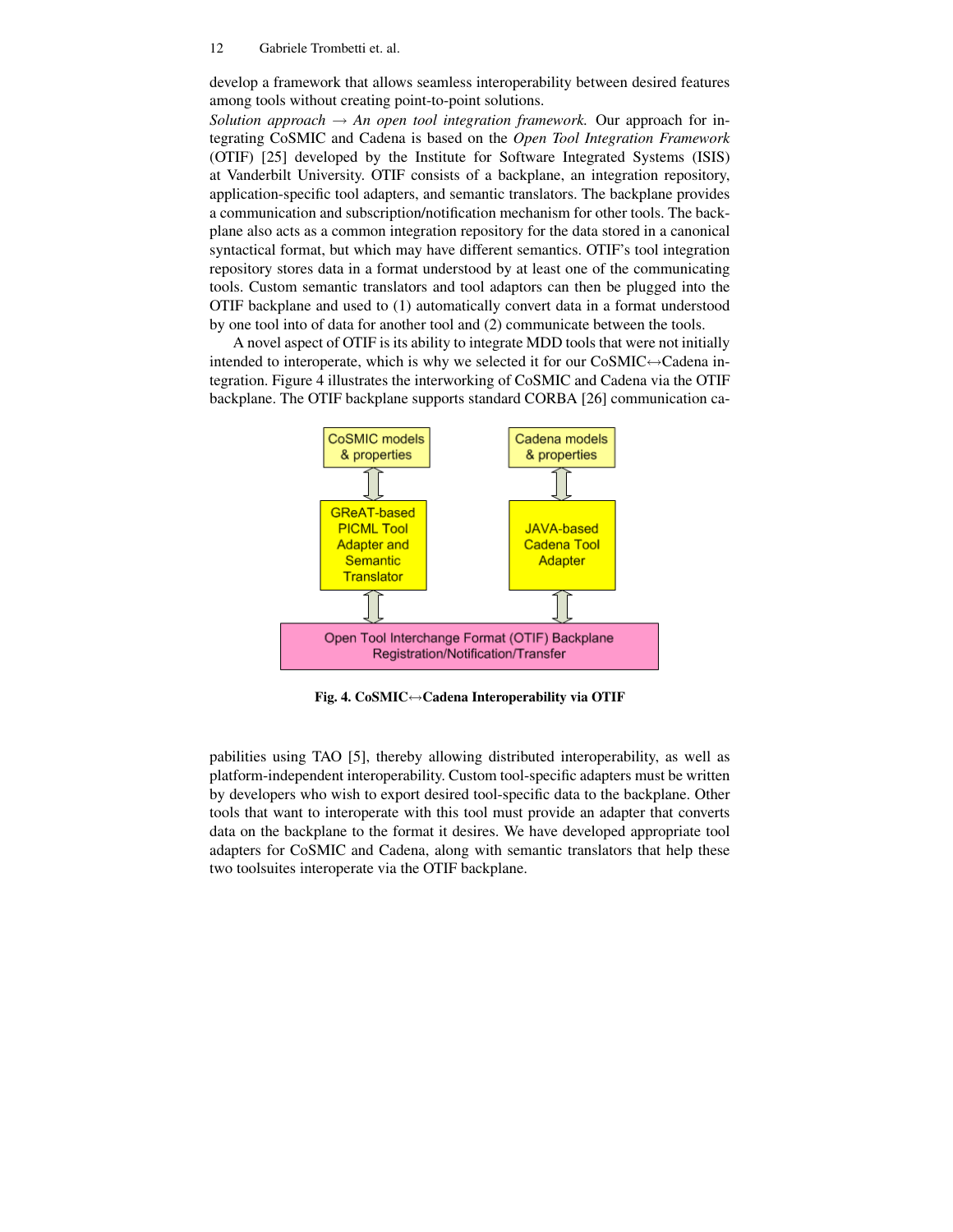# **Challenge 2: Devising Effective Communication Protocols and Data Interchange Formats**

*Context.* An important concern for tool interoperability is ensuring that the tools understand each other's data formats and their semantics. What is needed is a mechanism that allows exporting and importing tool-specific data using a tool integration framework, such as OTIF.

*Problems.* There is often minimal overlap between tools, other than some common aspects pertaining to DRE systems. For example, the common information in CoS-MIC and Cadena is restricted to the fact that both tools are tailored to support DRE systems build using the CORBA Component Model (CCM) [7]. These commonalities are localized in certain artifacts, such as the IDL descriptions and assembly information of CCM components.

The same problem seen from another perspective is that when tools are integrated, they capture and contain in their model document two types of properties: (1) *shared* properties, *i.e.*, properties being captured also by other tools being integrated and (2) *unique* properties, *i.e.*, properties not captured by any of the other tools being integrated. Shared properties must often be transferred to other tools to synchronize the state amongst the tools. In contrast, unique properties cannot reasonably be transferred to another tool since they would not be understood.

The distinction between shared and unique properties implies a separation of concerns that should be enforced by the two groups of tool properties. This, in turn, implies the following four problems:

- 1. The complexity of splitting properties in two groups (*i.e.*, shared vs unique)
- 2. The task of transferring the shared group to remote tools
- 3. The choice of a common syntactical (not semantic) format for performing the communication and
- 4. The complexity of semantically merging the transferred information into the information already present in the destination tool.

Problem 4 is the hardest since it requires the creation of semantic translators that can understand the formats of both tools to enable integration.

*Solution approach*  $\rightarrow$  *Minimizing inter-tool information exchange.* Problems 1 and 4 are interrelated (1 being easier to solve than 4). These were resolved together using semantic translators and a merging algorithm, as described in Challenge 3 below.

We resolved problem 3 by identifying an information model based on XML for the data that is needed for the Cadena and CoSMIC tools. For example, CoSMIC generates information captured by the \*.scenario model document in the form of XML descriptors and then creates a plug-in to import this XML format into Cadena. The reverse direction for this format incorporates the changes suggested by the Cadena analysis tools into the CoSMIC models.

Problem 2 is more complex than problem 3, so we resolved it using OTIF, which allowed us to work at a significantly higher level of abstraction. For example, OTIF relieved us from many low-level details, such as the complexity of handling a communication among multiple tools. Each tool can be started and shut down at any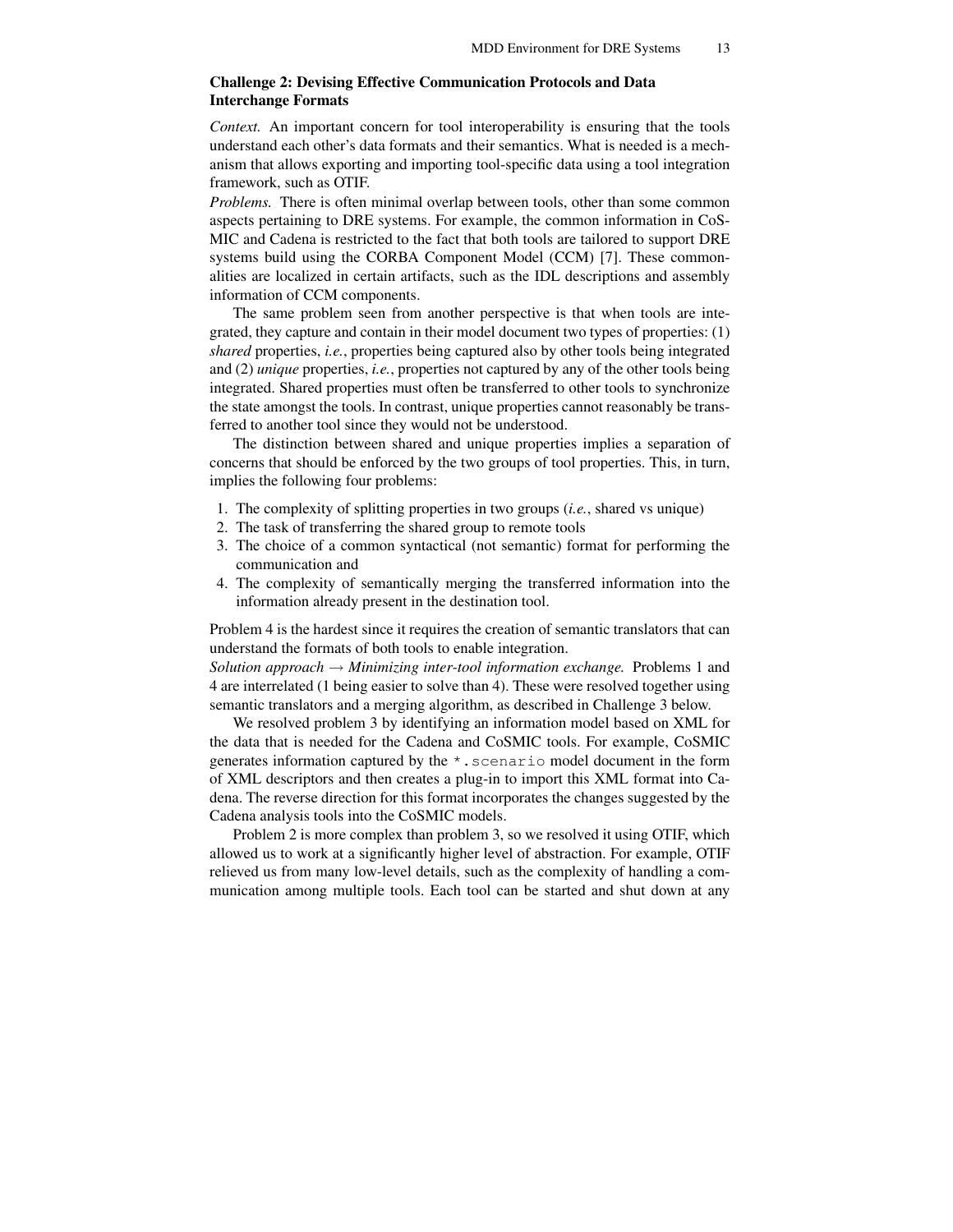time, can run in multiple instances, and might need to search for other tools and (re-)establish connections to them at any time.

To function properly, OTIF requires support for document creation, persistence, and navigation to make data interchange seamless. OTIF thus supports a *Universal Data Model* (UDM) [27] interface to access and manipulate data on the OTIF backplane. UDM provides a development process and set of tools that generate C++ interfaces from data structures described using UML class diagrams. These interfaces and the underlying C++ libraries enable convenient programmatic access and automatically configured persistence services for data structures described via UML diagrams. We leverage these UDM capabilities for the data exchange between CoS-MIC and Cadena.

The modeling paradigms, such as CoSMIC's PICML, built using GME were explicitly developed to expose a UDM interface. The Eclipse framework used by Cadena, however, does not support UDM natively, so we created a UML class diagram that described the Cadena models.

# **Challenge 3: Achieving Lossless Semantic Transfers of Data**

*Context.* For any successful tool interoperability comprising data interchange, it is important that the exchanged data be transferred without loss of essential semantic information.

*Problems.* Lossless semantic transfers of tool-specific data is hard since different tools address different aspects of DRE systems and therefore deal with different types of data, with their own semantics and representation. It is therefore possible (and common) for mismatches to arise between data supported by individual tools and how they are managed by the tool. For example, we outline the differences between CoSMIC and Cadena formats below:

- Cadena \*.scenario files support properties on connections (such as event sources/sinks and invoke connections), whereas CoSMIC's PICML does not.
- Both PICML and Cadena support CCM connections types, such as *emit*, *publish* and *invoke*, but PICML provides specialized connector types for each of these in its CCM component assembly metamodel, whereas Cadena infers the connector types from the port types.
- PICML supports QoS requirements on connections that are passed to the deployment run-time for validity checks and potential optimizations at deployment stage, whereas Cadena does not support this capability.
- PICML provides a specialized connector for a publisher/subscriber connection involving multiple publishers and multiple receivers, whereas Cadena uses mulitple connections for this case.
- Cadena supports the STRING, INT, and BOOLEAN attribute types, whereas PICML supports Boolean, Byte, ShortInteger, LongInteger, Real-Number, String, GenericObject, GenericValueObject, Generic-Value, TypeEncoding, and TypeKind.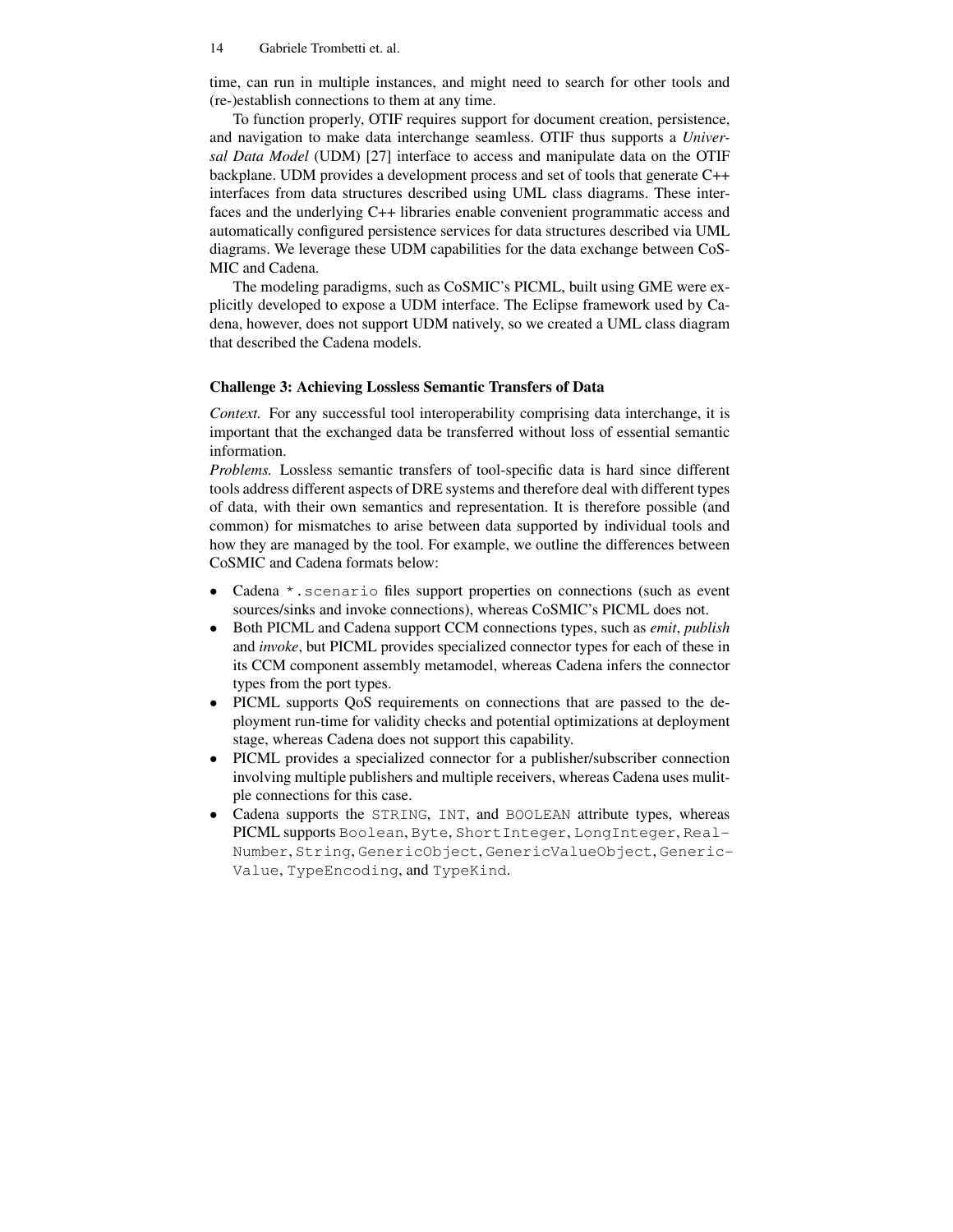Given these constraints, it is straightforward to create simple lossy export and import algorithms that would lose information not captured by one toolsuite vs. the other. This design, however, would force users to reenter information twice for each toolsuite, thereby increasing effort and the chance of inconsistencies in information maintained across the tools. What was desired, instead, is a *write-once* approach, whereby once information was entered using either CoSMIC or Cadena tools, the data transfer algorithm would preserve the data and its semantics for all but a few exceptionally rare circumstances.

One approach to handle these issues is to merge the different data handled by individual tools to form a superset that is maintained by the OTIF backplane. Transferring the complete set of information between the tools is not maintainable, however, since whenever a feature should be added in *any one* of the tools being integrated, the set of information being transferred across *all* tools would change. At that point, *all* the semantic translators that convert documents from/to *any* two tools would need to be updated to support the enlarged information set.

*Solution approach*  $\rightarrow$  *A graph-based diff-merge algorithm.* Our solution uses information captured by individual MDD tools, focusing on the features that can map between the tools, and applying graph transformation algorithms to attain the desired interoperability. The information we transferred was contained in the CCM component assembly view of CoSMIC/PICML and in the  $*$ . scenario and  $*$ . profile files from Cadena, as well as the information conveyed in IDL3 files.

In the transformation algorithm, the information from PICML is matched against the corresponding information in Cadena. Differences are detected and then depending on the direction of communication (PICML→Cadena or Cadena→PICML), such differences are imported into the destination tool, replacing earlier information that was outdated. This approach resembles a diff-merge algorithm (web.umr. edu/˜gnudoc/single/emacs1934/ediff.html), thought it is performed on data from MDD tools that were stored as a graph of interconnected information rather than sequential text. We therefore call our approach a *graph* diff-merge algorithm.

The graph diff-merge algorithm for exporting PICML data to Cadena follows the steps described below (Sidebar 1 explains the CCM terminology used in these steps).

- 1. Every CCM component assembly generates a separate \*.scenario file. The full path name of the assembly from the *RootFolder* is encapsulated in a property called *PICML pathname*, which is stored by Cadena and eventually returned to PICML unchanged. This property is needed to match the same source CCM component assembly on the PICML side when reimporting.
- 2. CCM component assembly-level properties are transferred to Cadena asscenariolevel properties if the type is supported by Cadena, otherwise they are retained on the PICML side.
- 3. All the *PublishConnectors* are checked and the newly created ones are flagged with a unique *ConnectorID*, which is in a *DeployRequirement* having a magic name that is disregarded by the DAnCE D&C run-time system provided by CIAO.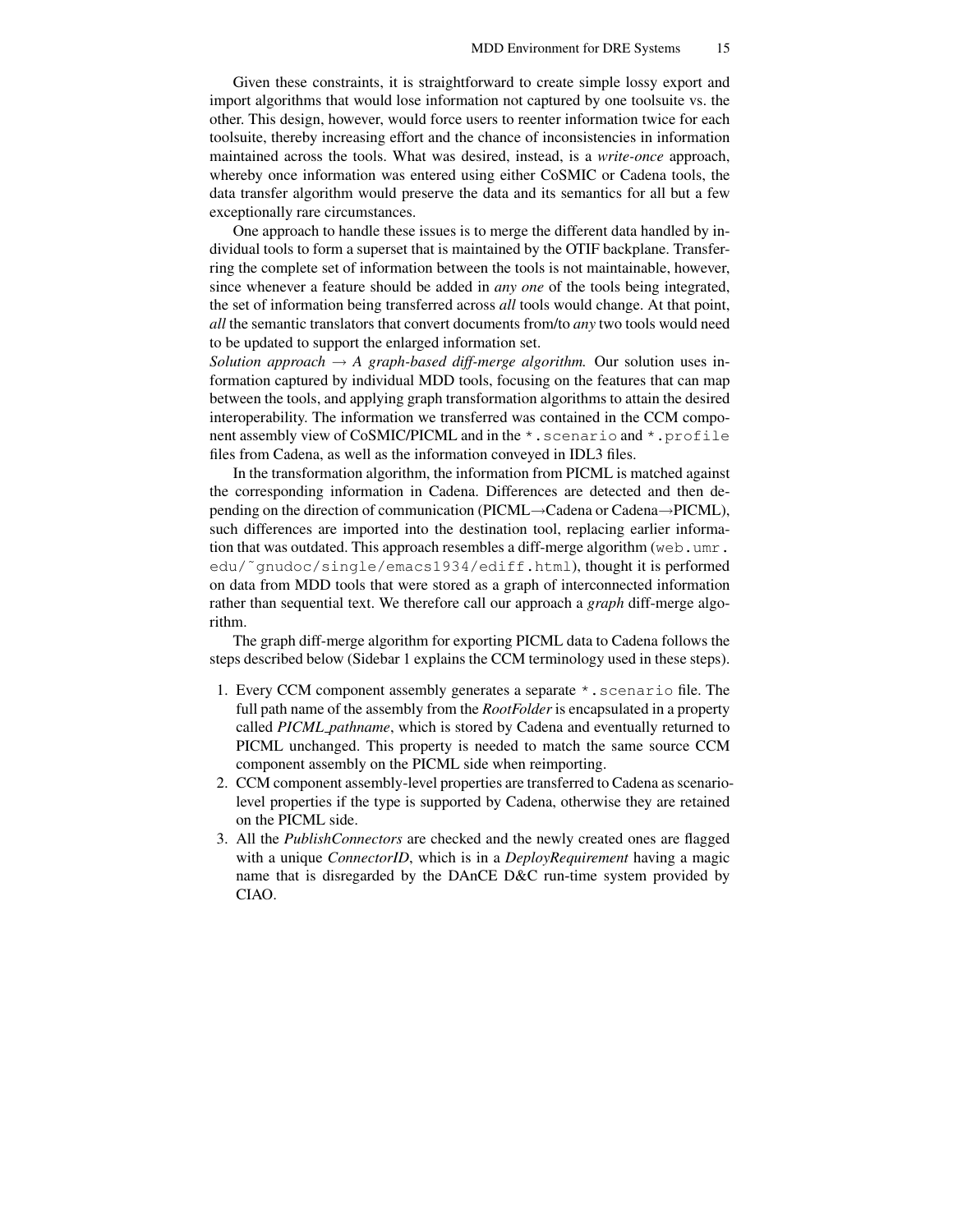# **Sidebar 1: CCM as Captured in CoSMIC and Cadena**

This sidebar explains key CCM concepts and terminology, and then shows how they are supported by CoSMIC and Cadena when diverging from each other or from the CCM specifications.

CCM components model units of software and contain *ports* for communicating with other components. Ports are divided into (1) asynchronous event-based ports (*EventSources* and *EventSinks*) and (2) synchronous operation-based ports (*Facets* and *Receptacles*), which can be connected together with *Invoke* connections (for operation-based ports) and *Emit* or *Publish* connections (for event-based ports).

*Publish* connections originating from an *EventSource* need to pass through a *PublishConnector* element in PICML before reaching any *EventSink* port, whereas Cadena has no concept of *PublishConnector*. *Emit* connections can only connect one *EventSource* to one *EventSink*, while *Publish* connections can be many-to-many. The explicit distinction between *Publish* and *Emit* connections, however, only exists in PICML, whereas in Cadena both are mapped to a generic *EventSource-to-Sink* connection.

*Properties* are name/type/value triplets that can belong to *Components* or to *Requirements* in PICML, whereas in Cadena they can belong to *Components* and to *Connections* between ports. *Requirements* (a.k.a. *Deploy Requirements*, PICML only) are contained in *Components* and *PublishConnectors* and serve to hold constraints (defined as a set of *Properties*) specifying where a *Component* or *Publish-Connector* can be deployed.

An *Assembly* (PICML only) holds *Components*, connections between their ports, *PublishConnectors*, *Requirements* associated to *Components* or *PublishConnectors*, and *Properties* associated to *Components*. The correspondent of an *Assembly* in Cadena is the *Scenario*, which contains *Components*, *Connections* between their ports, and *Properties* associated to these *Components* and *Connections*. In PICML and Cadena there can be multiple *Assemblies*/*Scenarios* distinguished by a different path from a so-called *RootFolder*.

- 4. All *PublishConnectors* are checked for the presence of a *Requirement* with another magic name called *CadenaProperties*. If found, all the properties encapsulated inside such a requirement are output as properties on the *EventSourceto-Sink* corresponding connection in Cadena, which compensates for the lack of properties on connectors on the PICML side.
- 5. All *Components* that have an output *Emit* or an *Invocation* connection are checked for a property with a magic name: *CadenaEIProperties* (where EI stands for "Emit-Invoke"). This property contains a string that is the dump of an XML file containing multiple properties for each *Receptacle-to-Facet* or *Event Source-to-Sink Emit* connection output from that component. The embedded file is parsed and the contained information is extracted and sent to Cadena, which accounts for the lack of properties on emit and invoke connections on the PICML side.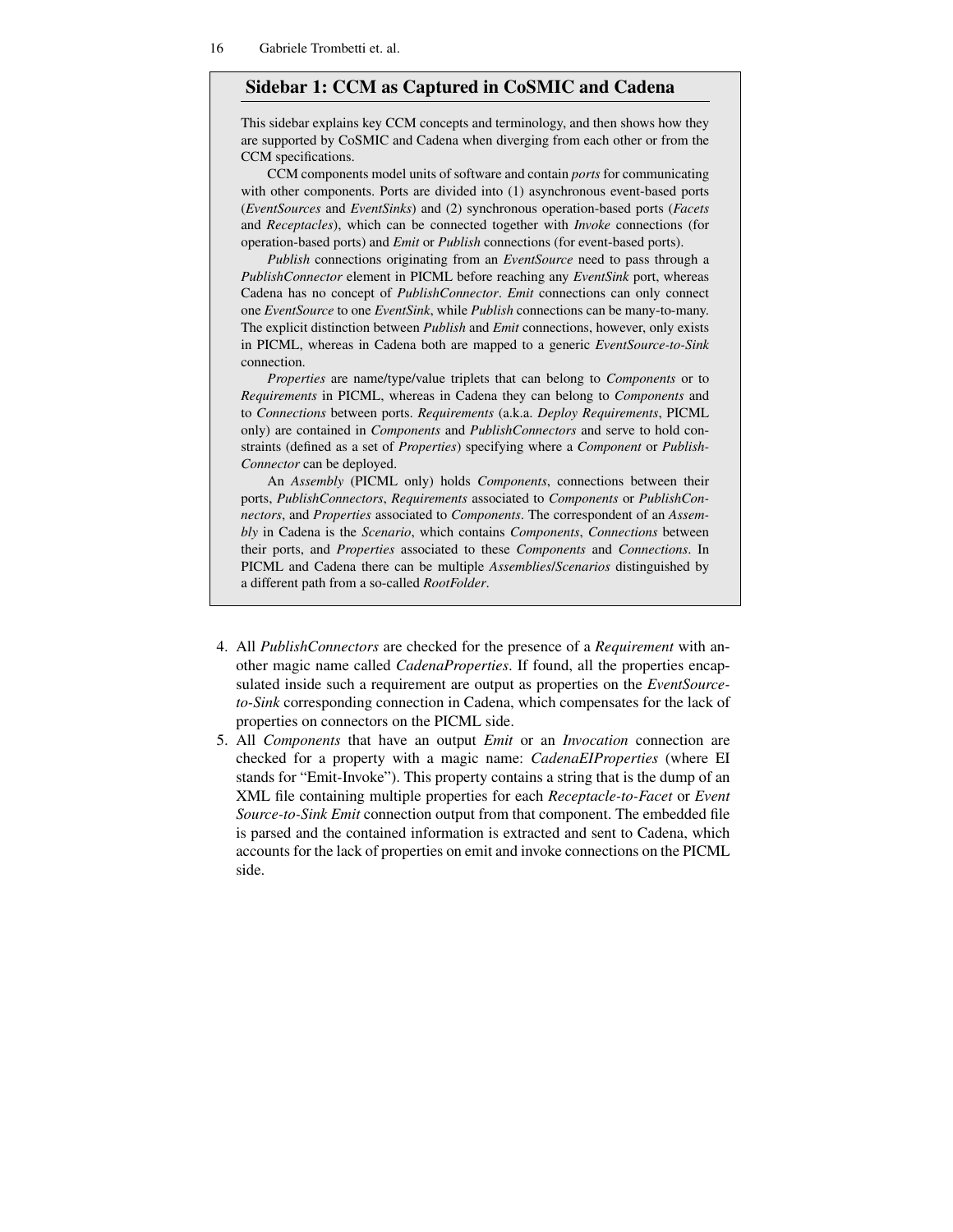6. All component instances are browsed and their name and type are transferred to Cadena. The attached properties are transferred to Cadena only if they are a type supported by Cadena, otherwise they are retained on the PICML side. For all components, each connection to a remote port or to a *PublishConnector* is passed to Cadena.

At this point, the XML file containing the information about the scenario (and implicitly about the profile) is sent to the OTIF backplane. On the Cadena side it is fetched, de-encapsulated from XML, and dumped to disk, possibly overwriting a preexisting version.

During Cadena export to PICML, the transfer across the OTIF backplane acts in the reverse way. The key points of the graph diff-merge algorithm on the PICML side are as follows:

- 1. Using the *PICML pathname* information, the same CCM component assembly of the export is matched so that the modifications can be performed in the correct place.
- 2. Based on the names of the component instance, the components are matched.
- 3. Based on the *ConnectorIDs*, the *PublishConnectors* are matched. On the PICML side, the components and the *PublishConnectors* that have no match on the Cadena side are considered deleted by the Cadena user and thus get destroyed on the PICML side. The properties and requirement that only refer to those are also destroyed.
- 4. The *Components* and *PublishConnectors* on the Cadena side that are unmatched on the PICML side are considered newly created and thus created on the PICML side.
- 5. All the emit and invoke connections at the PICML side are deleted, and are recreated new from the information on the Cadena side.
- 6. All the properties on PICML components and at the component assembly-level are browsed. For those where the type could have been passed to the Cadena side, a match to the properties on the Cadena side is attempted. If the match fails, those PICML properties are considered to be deleted by the Cadena user, so they are destroyed on the PICML side.
- 7. For all properties on *Components* on the Cadena side, a match is attempted on the PICML side. If the match succeeds, the value is updated on the PICML side, otherwise this is considered a new property created by the Cadena user so a new property gets created on the PICML side.
- 8. Steps 7 and 8 are repeated again for properties on *PublishConnectors*, with the difference that the match is attempted inside the *Requirement* called *CadenaProperties*, if it exists. The newly created properties are also created there (if a requirement with such a name does not exist, it is created and attached to the *PublishConnector*).
- 9. Steps 7 and 8 are also repeated again for the properties on *EmitConnector* and *PublishConnector*, but this time the match is attempted on the XML content of the magic property *CadenaEIProperties* on the component that has the outgoing emit or invoke connection, which is created if needed.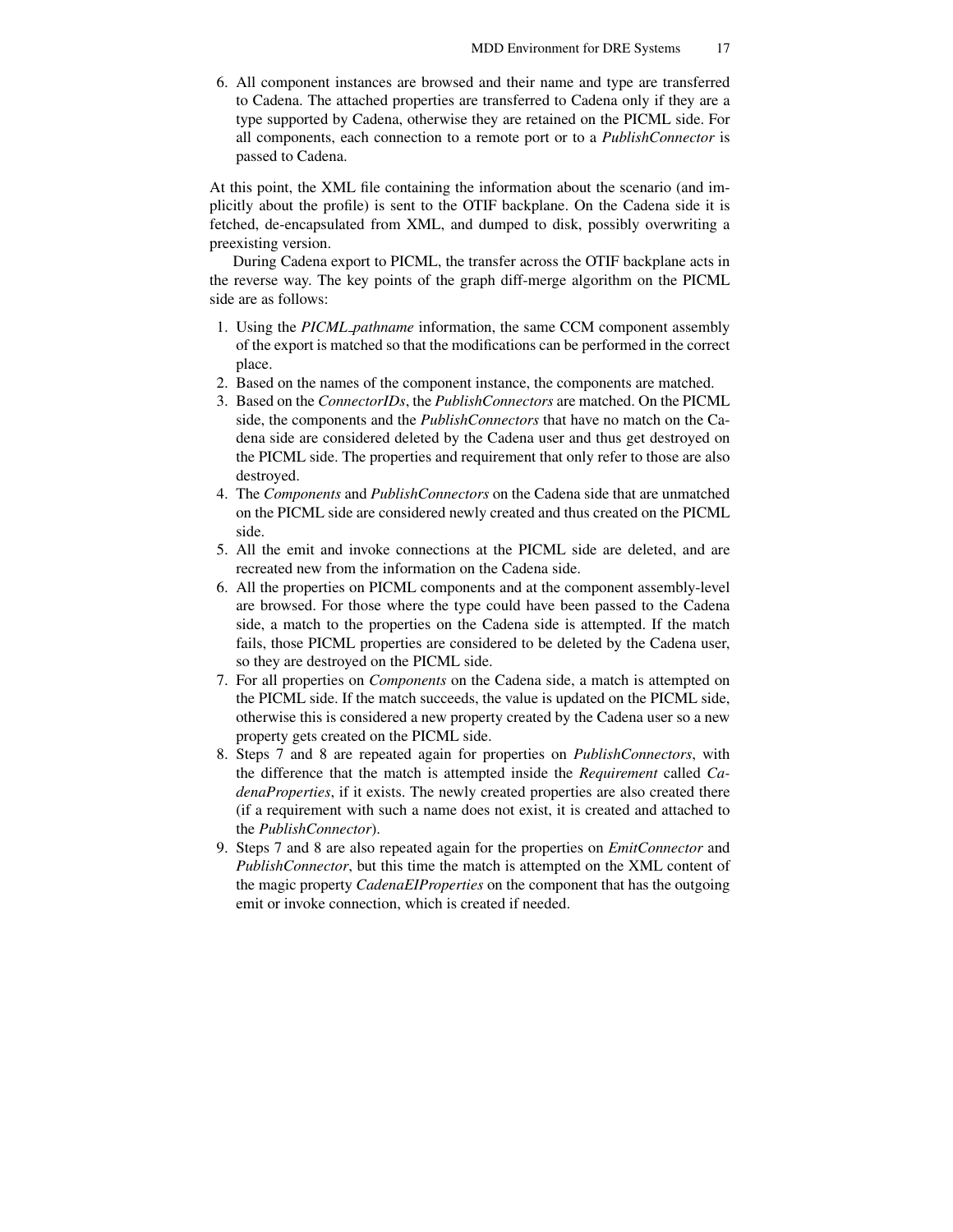To perform these steps for the two directions of communication, we used the GReAT (Graph Rewriting And Transformation) [28] tool. GReAT is a GME-based MDD tool that can be used to visually define graph transformation among networks of objects that are accessible with UDM. GReAT shortened our development time significantly since it is much more readable and maintainable than using a thirdgeneration programming language, such as C++ or Java. Both GME project files and XML files whose schema can be defined with an UML diagram can be accessed via UDM.

A GReAT transformation can be run interpretatively during development and debugging. It can also be used to generate C++ header and implementation files that can be compiled for a release version of the transformation. The current version of the CoSMIC $\leftrightarrow$ Cadena import/export transformation contains more than 2,000 elements (graph pattern nodes) and 13,500 lines of C++ code. Figure 4 illustrates the architecture of this transformation process, where a bidirectional *GReAT-based tool adapter and semantic translator* converts PICML assemblies to/from XML files conforming to the adopted interchange schema, which was chosen to conform to the semantics of Cadena  $\star$ . scenario and  $\star$ . profile files. The schema, known to the OTIF backplane, is used to read and validate the XML file upon arrival on the backplane. At every upload of a new interchange XML file onto the backplane, the tool adapters are notified of the availability of such new CCM component assembly and are prompted for the download. On the Cadena side, a simpler *Java-based Cadena tool adapter* converts the XML to \*.scenario and \*.profile files and vice versa. Our graph diff-merge algorithm is activated during the backplane-to-PICML import and is implemented inside the *GReAT-based PICML tool adapter and semantic translator*.

# **4 Demonstrating Integrated CoSMIC**↔**Cadena Capabilities via a Robot Assembly Case Study**

This section describes a case study of a robot assembly application we developed in conjunction with colleagues at Lockheed Martin. This application is representative of DRE systems in the process control domain, *i.e.*, it defines an *assembly line* with robots creating various types of *goods*, which in our case study are wrist watches assembled by robots. We describe the robot assembly application below to illustrate the benefits of integrating and applying the CoSMIC and Cadena MDD toolsuites, as described in Sections 2 and 3. In particular, this case study illustrates how developers of the robot assembly application required multiple MDD tools, each providing different capabilities, such as configuration, deployment, schedulability analysis, and model checking. The source code and integrated MDD tools for this example are available in the CIAO release from www.dre.vanderbilt.edu/CIAO.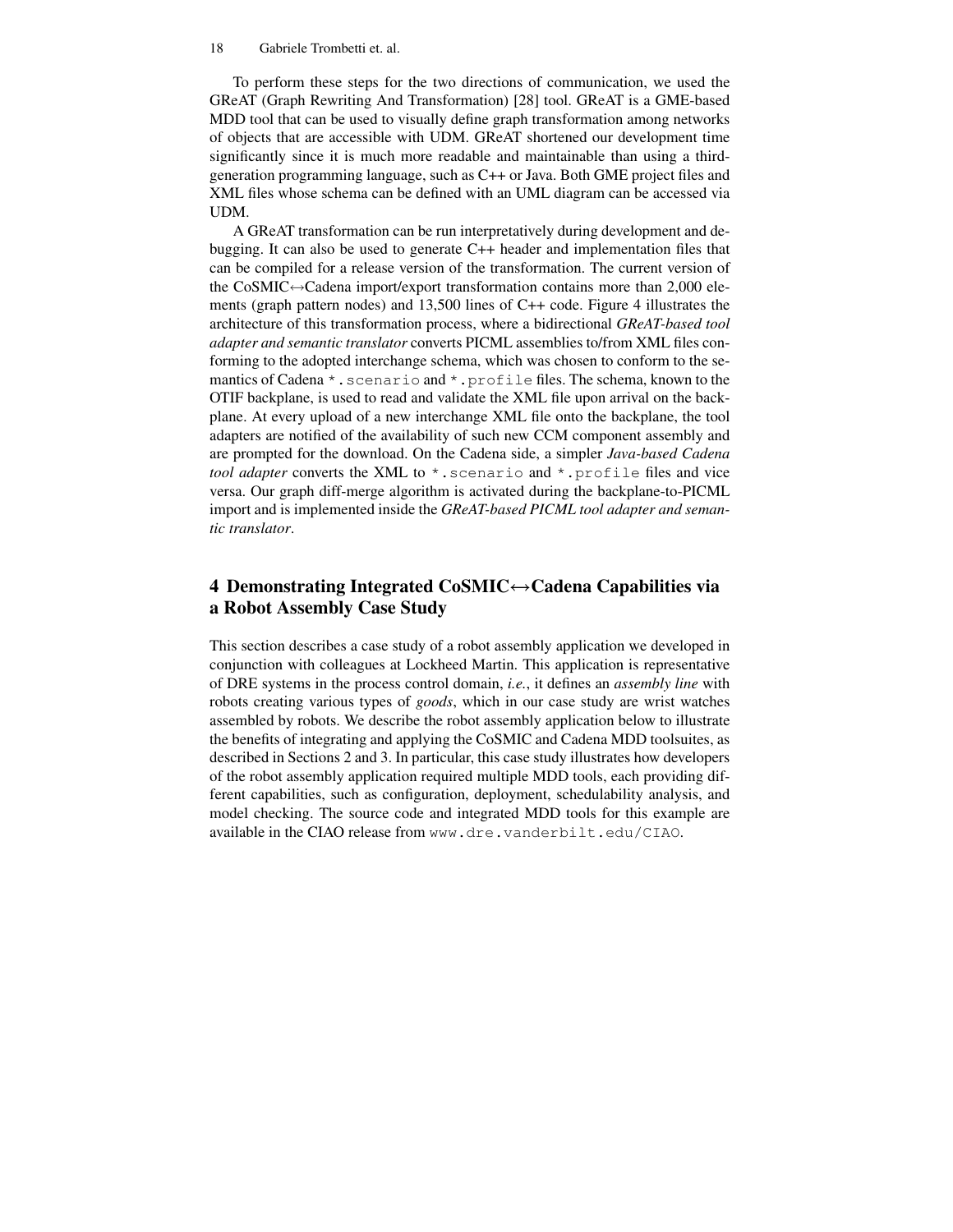# **4.1 Structure and Functionality of the Robot Assembly Application**

Figure 5 illustrates the five core components in the robot assembly application: ManagementWorkInstruction, WatchSettingManager, HumanMachineInterface, PalletConveyorManager, and RobotManager, each of



**Fig. 5. Robot Assembly Model**

which are implemented as CCM components using CIAO. These individual CCM components can be interconnected together to form *CCM component assemblies* and ultimately deployed using DAnCE to create complete applications.

Figure 6 depicts a sequence diagram for the robot assembly production process. The ManagementWorkInstruction and HumanMachineInterface components interact with humans, whereas the PalletConveyorManager and RobotManager components interact with the pallet moving and assembling tools hardware devices, respectively. The normal operation of the robot assembly application involves the following steps:

- 1. The ManagementWorkInstruction asks for a watch to be produced by sending an event to the WatchSettingManager.
- 2. The WatchSettingManager emits an event to the HumanMachineInterface asking to validate the order. The HumanMachineInterface accepts the order by invoking an operation on a CCM facet belonging to the Watch-SettingManager.
- 3. The WatchSettingManager uses a different event to notify the ManagementWorkInstruction that the order was accepted and then displays the work on the HumanMachineInterface.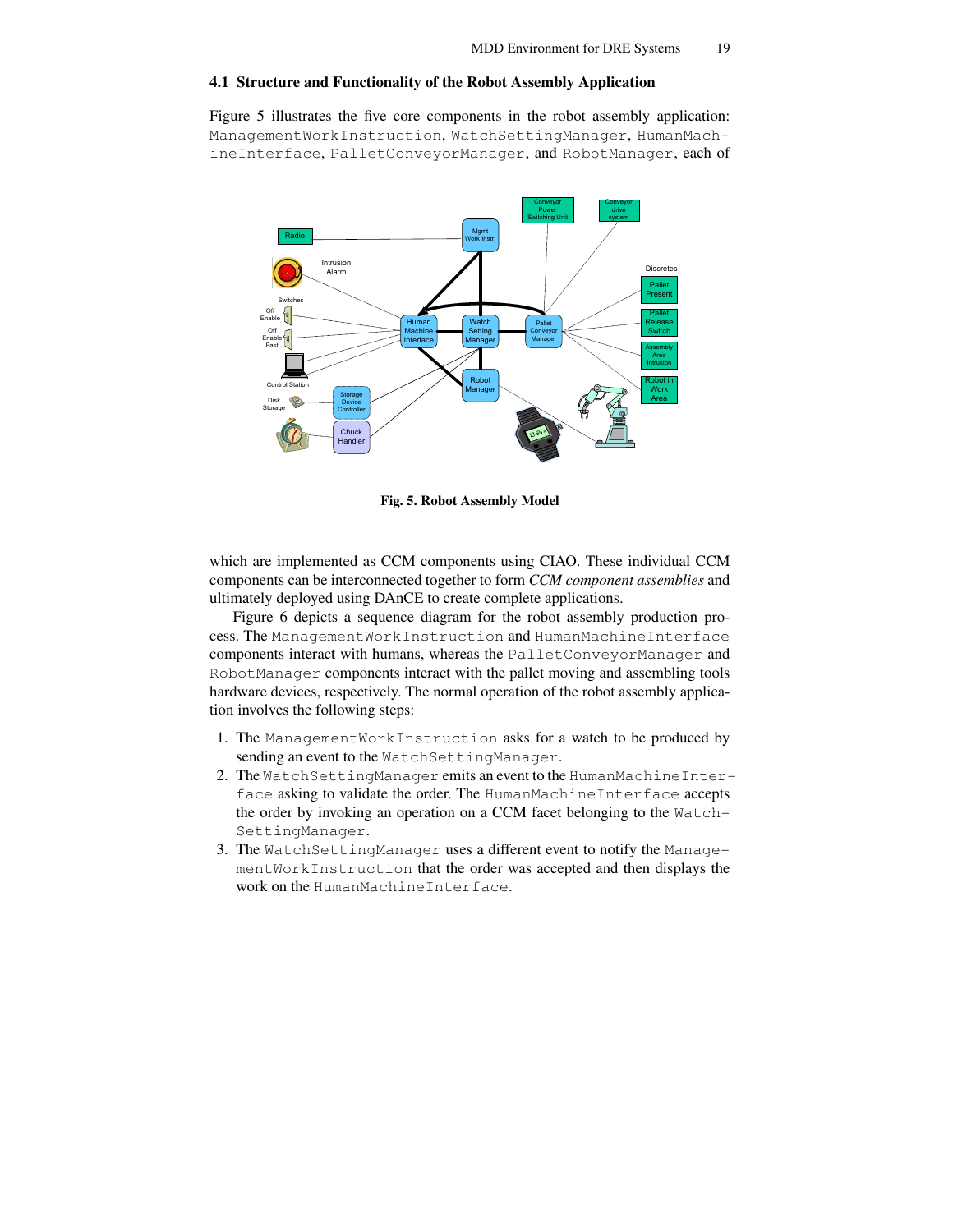

**Fig. 6. Robot Assembly Production Sequence**

- 4. The WatchSettingManager emits an event to the PalletConveyor-Manager to move the pallet into position. The PalletConveyorManager then responds with another event acknowledging the status of good positioning on the pallet. This event includes an enumerated type indicating status, such as acceptance, rejection, completion, failure, and/or cancellation.
- 5. The WatchSettingManager again emits an event to the HumanMachine-Interface asking for confirmation to perform a production step. The Human-MachineInterface accepts by invoking an operation on a facet.
- 6. The WatchSettingManager emits an event to the RobotManager asking it to process the pallet. The RobotManager performs the job and then responds via an event acknowledging the success (or failure) of the assembling operation.
- 7. The WatchSettingManager displays the completed work to HumanMachineInterface via an event. The HumanMachineInterface validates the work via a facet operation call (same as in bullet 1).
- 8. The WatchSettingManager sends an event asking the PalletConveyor-Manager to move the pallet out of the working area and into a finishing area. The PalletConveyorManager notifies the status of the operation back to the WatchSettingManager with the acknowledgment event already discussed. Steps 2-7 can be repeated if there are additional pallets to process.
- 9. The WatchSettingManager sends an event to the ManagementWork-Instruction notifying it that the requested job has been completed.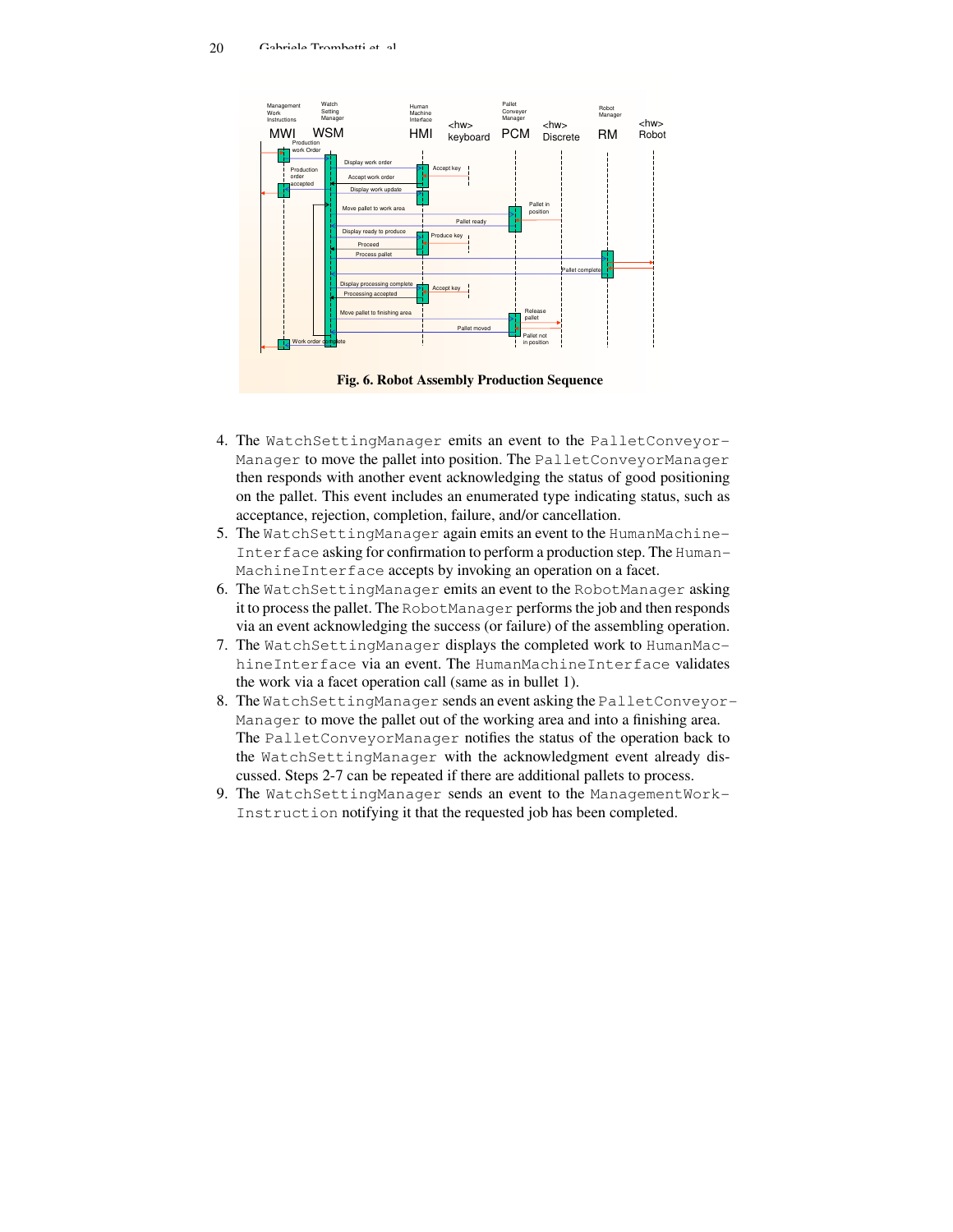# **4.2 Key Capabilities Provided by CoSMIC and Cadena Integration for the Robot Assembly Application**

Section 4.1 described the structure and functionality of the robot assembly application. We now illustrate the key challenges encountered when integrating the CoSMIC and Cadena MDD toolsuites and applying them to the robot assembly case study.

### *Capability 1: Choosing appropriate communication mechanisms.*

Developers of large-scale component-based DRE systems must determine which communication mechanisms their components should use to interact. A key design decision is whether to use CCM *facets and receptacles*, which can perform pointto-point synchronous operation invocations between components, or *event sources and sinks*, which can exchange typed messages asynchronously with one or more components. Applying an MDD tool like PICML (Section 2.1) can help developers reason more effectively about which communication mechanism to select. Below, we demonstrate how our MDD tools help developers make better design choices.



**Fig. 7. Robot Assembly CCM Component Assembly Visio Drawing**

Figure 7 shows a Visio drawing of the robot assembly component interaction. We used this informal drawing to guide our subsequent formal modeling and analysis of the robot assembly application. In particular, we created a model of the CCM component assembly in PICML and then used Cadena to analye, validate, and refine this model. After validation by Cadena, we used the CoSMIC toolsuite to deploy, configure and run the robot assembly application. Figure 8 (without the connection pointed by the arrow) represents the PICML model that captures the application represented by the Visio drawing in Figure 7.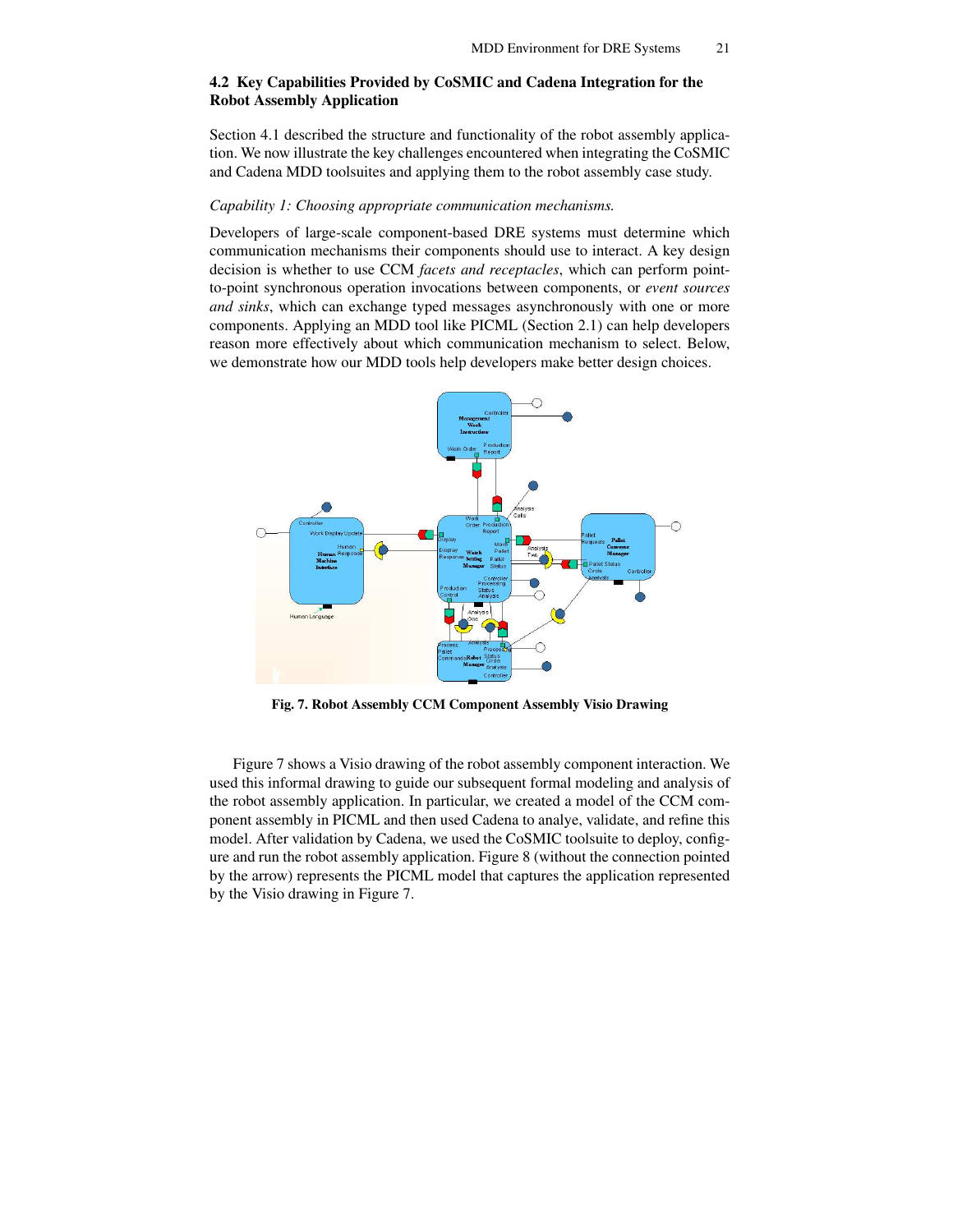

**Fig. 8. Erroneous Robot Assembly PICML Model**

Unlike the informal Visio drawing, the PICML model is semantically navigable, down to the data types and events exchanged by every operation and event communication. By inspecting the PICML model, we can quickly spot design fallacies and/or vulnerabilities, *e.g.*, the return value of the facet invocation for the response of HumanMachineInterface to WatchSettingManager (Section 4.1) is void and there are no out or inout parameters, yet the operation is not defined as a CORBA oneway.

Further analysis indicates that a more appropriate choice for this communication would be an asynchronous connection (event) rather than a facet/receptacle. This analysis thus reveals a design mistake made by the developers at the components (IDL) modeling stage. Such mistakes are less common when working with visual modeling environments due to the visual feedback developers receive continuously. There is still a possibility of errors due to the fact that at component (IDL) modeling stage the view of the CCM component assembly providing the "big picture" is not yet available. At the time the component assembly is also modeled, however, the presence of a navigable visual model significantly helps developers spot such problems, compared with reading hundreds of lines of CORBA IDL code. In addition, refinement cycles for correcting such errors in the IDL and then adjusting the component assembly accordingly are much faster to perform with a visual modeler than when dealing with low-level source code.

#### *Capability 2: Detecting type mismatches at design-time vs. run-time.*

As mentioned in Section 1, a key goal of MDD is achieving "correct by construction" programs. In particular, MDD tools should allow only correct choices and/or detect maximum number of errors at design-time rather than run-time. Constraining a correct choice or performing an early detection of mistakes significantly reduces the time needed for fixes.

To evaluate how effectively our integrated CoSMIC and Cadena tools described in Section 3 work in the context of our robot assembly application, we deliberately tried to introduce a mistake in our component assembly by connecting an additional port to a destination port of the wrong type. This mistake is detected by PICML's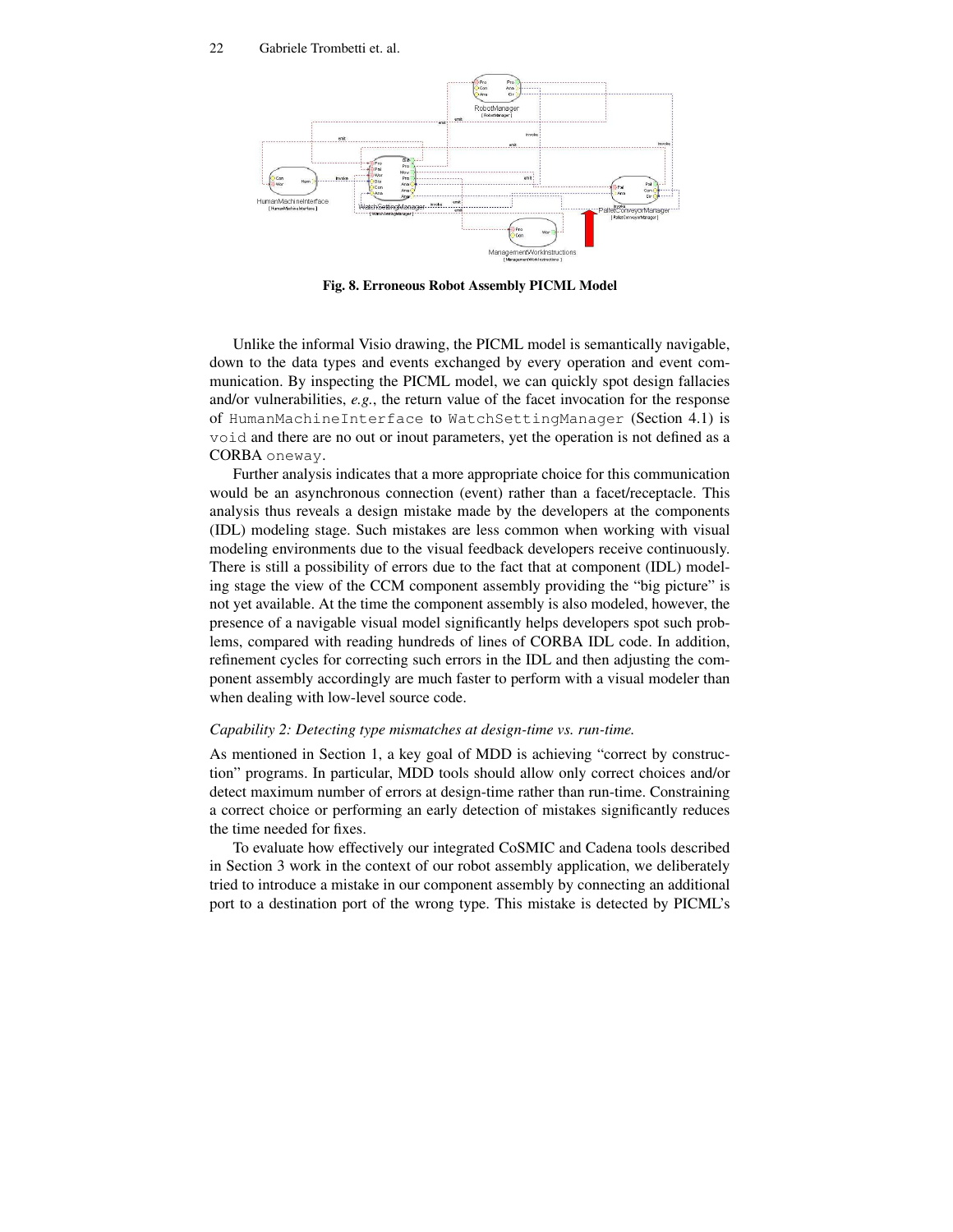constraint checker because the two ends are not of the same type, and thus disallowed by the PICML paradigm. It would not be desirable, however, to have trivial human mistakes detected by only one tool (*e.g.*, PICML), as this would defer the detection significantly when users work for long period of time on other tool(s) (*e.g.*, Cadena) before going back to PICML.

Cadena (described in Section 2.2) also immediately detects a set of potential human mistakes, including connections with mismatched endpoints and mismatched type for properties on components. These checks are performed both at modeling time and model-import time and can be verified, *e.g.*, by importing into Cadena an erroneous model produced by a tool that has weaker validation support. In our case, PICML is (currently) the only other tool, so testing this feature required manually disabling PICML's constraint checker, manual creation of an invalid connection, and then exporting the result to Cadena.

For this example, we chose to connect the analysis receptacle of the Watch-SettingManager to the controller facet of PalletConveyorManager, as shown in Figure 8 with a block arrow. Figure 9 shows how Cadena detected the wrong connection, and printed an error message. Early (possibly immediate) detection of user mistakes, even when limited to simple ones, is important since it reduces the work that must be undone to roll back to a valid project state when a mistake is detected.



**Fig. 9. Error Detected by Robot Assembly Cadena Model**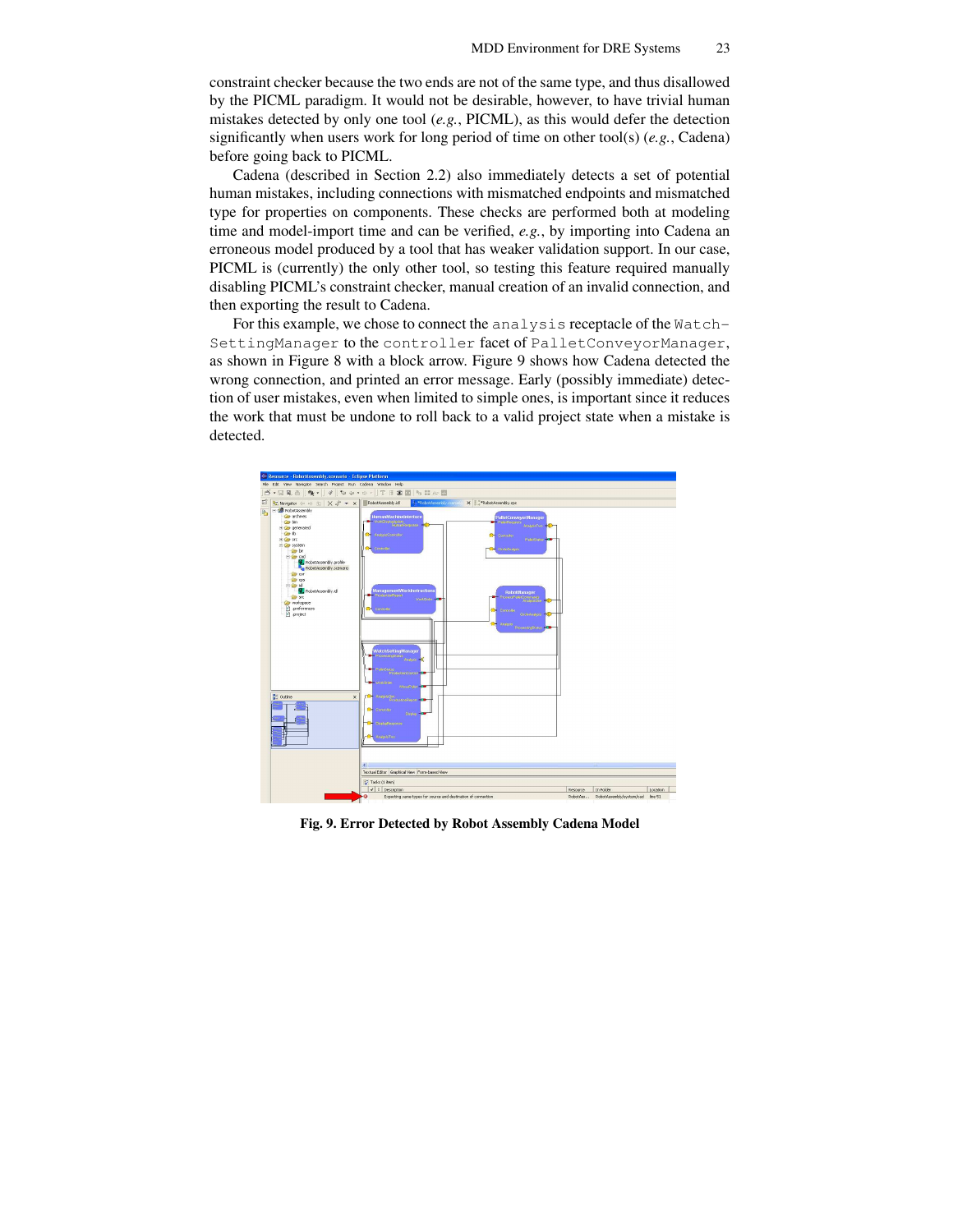### *Capability 3: Advanced model checking of component assemblies.*

Another important capability provided by MDD tools is advanced model checking, such as Cadena's feature that detects cyclic call chains and event feedbacks and can be used to reason about the possible deadlocks that may occur in a concurrent system. Since all robot assembly components only interact with the WatchSetting-Manager, any possible cycle must pass through that component. Right clicking the WatchSettingManager component in the graphical scenario view of Cadena and selecting the "cycle check" feature highlights two components of the assembly – the HumanMachineInterface and the WatchSettingManager – which form a cycle, as shown in Figure 10. The cycle detection stops after the first detection,



**Fig. 10. Robot Assembly Modeless Cycle Detection in Cadena**

which is why only two components are highlighted (darker colors) in the figure. If we disconnect those two components and repeat the cycle check, however, other components will be highlighted. The WatchSettingManager affects and is affected by every other component, so eventually every component is in the downstream path of every other component in the component assembly.

Since we have at least one cycle we cannot be certain that deadlocks do not occur. Deadlocks for such a model are thus "implementation defined," which means that they might or might not be avoided with a more sophisticated implementation,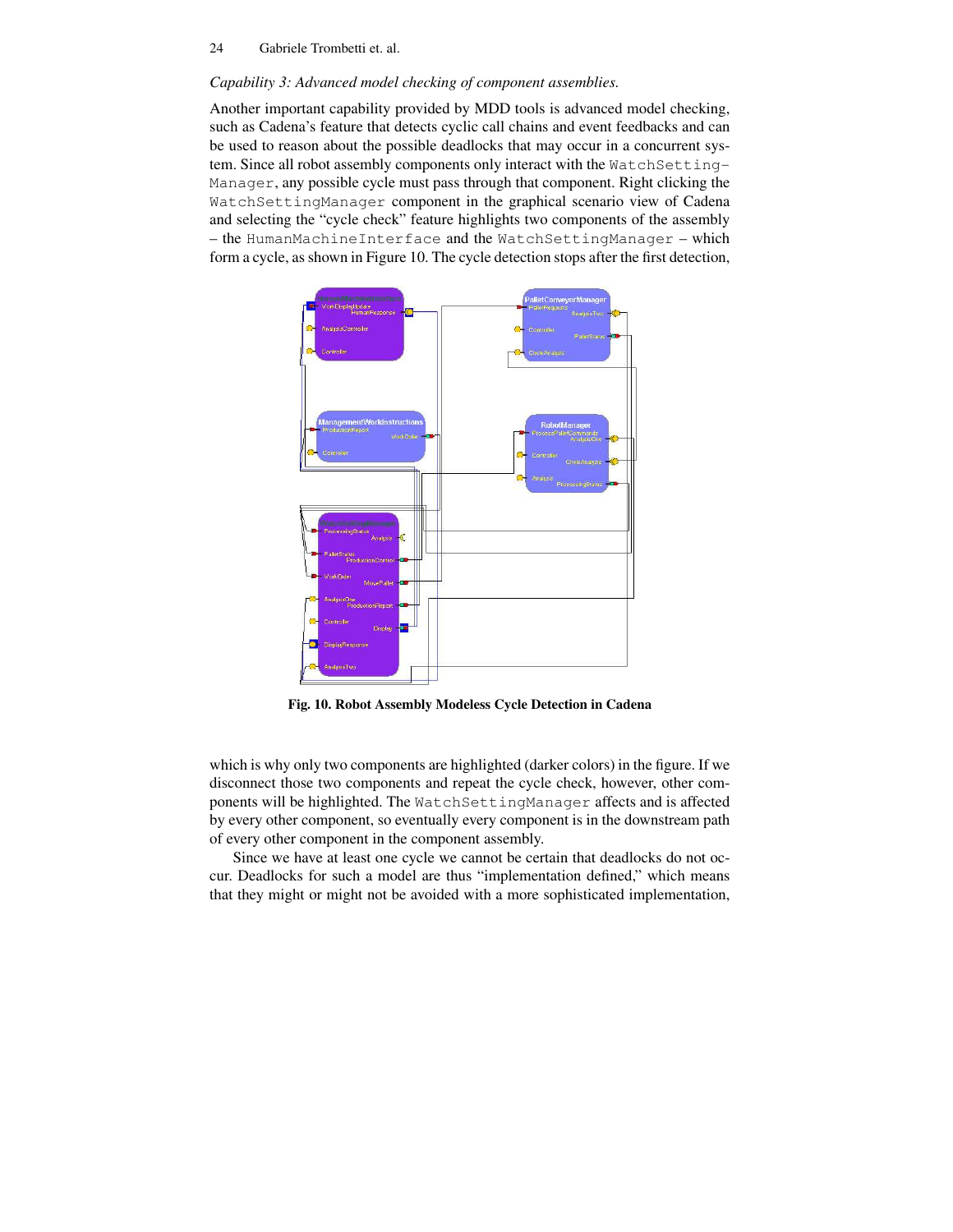*e.g.*, one that handles assumptions that cannot be (or are not) modeled. The system therefore cannot be validated from a modeling perspective. Examining the production sequence diagram in Figure 6 above, however, clearly shows that no deadlock can occur, at least during the normal production use case. This information clashes with the analysis from Cadena, due to the fact that we have not yet specified modal information in our components, *i.e.*, component operational modes specifying interactions between input and output ports of the same component (intra-component interactions). Specifying modal information allows a more precise detection of cycles and potential deadlocks.

For the semantics shown in Figure 6's production sequence diagram, most components can remain stateless. At least two components require state, however, the WatchSettingManager and the HumanMachineInterface. For the WatchSettingManager, the sequence diagram in Figure 6 implicitly defines the following seven states: (1) *WaitingWorkOrder*, (2) *WaitingAcceptWorkOrder*, (3) *WaitingPalletReady*, (4) *WaitingProceed*, (5) *WaitingPalletComplete*, (6) *WaitingPalletMoved*, and (7) *WaitingProcessingAccepted*. In each state, no more than one input port affects an output port, and not all the output ports are affected (in facts, no more than three are affected for each mode). The other input and output ports behave as if they were disconnected.

For the HumanMachineInterface, we need to specify that a *Display-WorkUpdate* cannot trigger an *AcceptWorkOrder*. Otherwise, a feedback cycle with the WatchSettingManager will arise. At least two states are needed, though it is better to specify all four semantically detectable states: (1) *WaitingNewWorkOrder*, (2) *WaitingDisplayWorkUpdate*, (3) *WaitingReadyToProduce*, and (4) *WaitingDisplayProcessingComplete*.

The behaviors of the WatchSettingManager and the HumanMachine-Interface components outlined above can be captured in the Cadena property specification ( $\star$ .cps) file shown below:

```
module RobotAssembly {
  component WatchSettingManager {
    mode status of {
       WaitingWorkOrder,
       WaitingAcceptWorkOrder,
       WaitingPalletReady,
       WaitingProceed,
       WaitingPalletComplete,
       WaitingPalletMoved,
       WaitingProcessingAccepted
    }
    init status.WaitingWorkOrder;
    dependencydefault: none;
    dependencies {
      case status of {
        WaitingWorkOrder:
          WorkOrder -> Display;
        WaitingAcceptWorkOrder:
          DisplayResponse.WorkOrderResponse ->
            MovePallet, Display,
```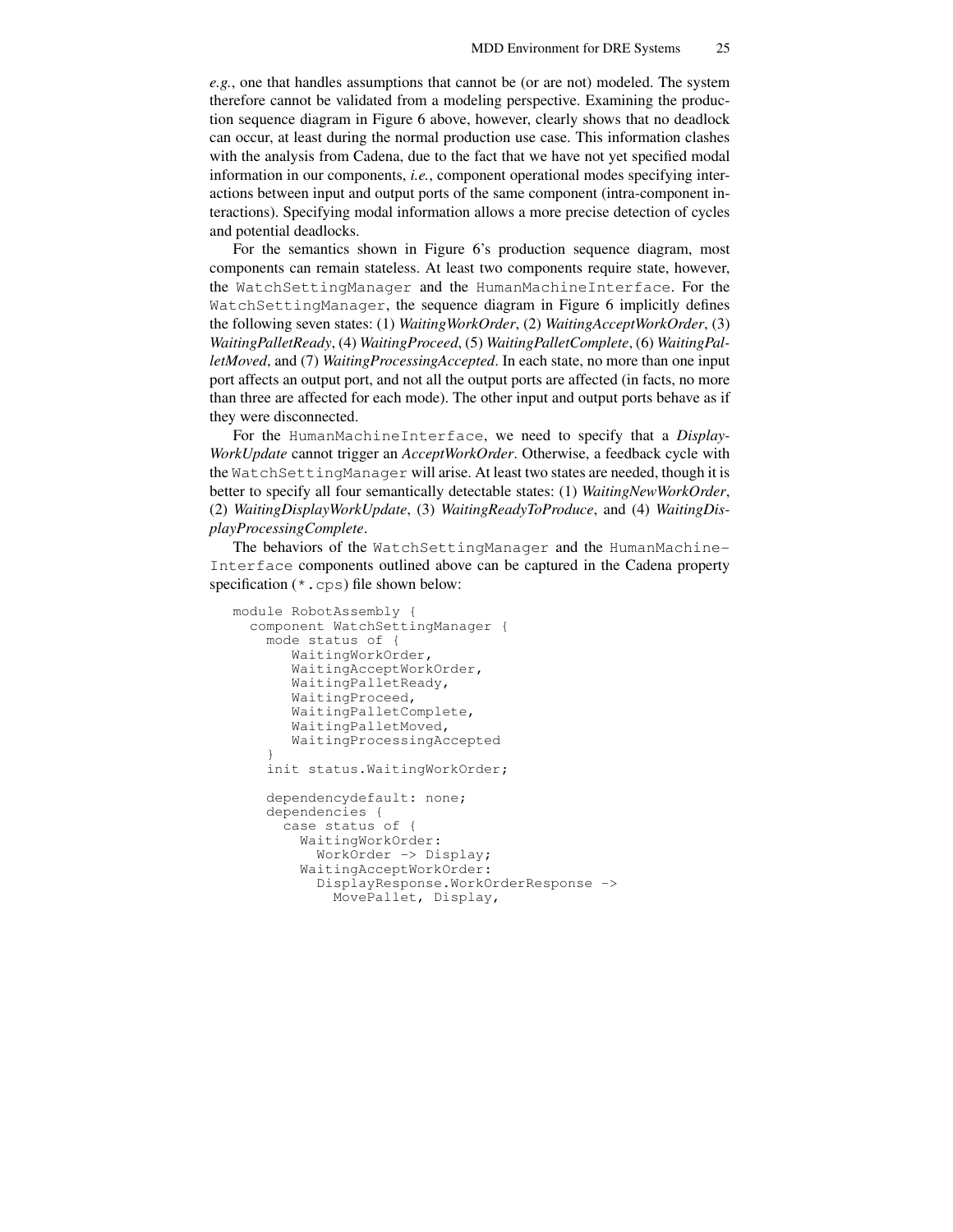```
ProductionReport;
       WaitingPalletReady:
         PalletStatus -> ProductionReport;
        WaitingProceed:
         DisplayResponse.ProductionReport ->
            MovePallet;
       WaitingPalletComplete:
         ProcessingStatus -> MovePallet;
       WaitingPalletMoved:
         PalletStatus -> Display;
        WaitingProcessingAccepted:
         DisplayResponse.ProductionReadyResponse ->
            ProductionReport, MovePallet;
     }
    }
  }
 component HumanMachineInterface
  {
   mode status of
    {
     WaitingNewWorkOrder,
     WaitingDisplayWorkUpdate,
     WaitingReadyToProduce,
     WaitingDisplayProcessingComplete
    }
   init status.WaitingNewWorkOrder;
   dependencydefault: none;
   dependencies {
     case status of {
       WaitingNewWorkOrder:
         WorkDisplayUpdate ->
            HumanResponse.WorkOrderResponse;
       WaitingDisplayWorkUpdate:
         WorkDisplayUpdate -> ;
       WaitingReadyToProduce:
          WorkDisplayUpdate ->
            HumanResponse.ProductionReadyResponse;
        WaitingDisplayProcessingComplete:
          WorkDisplayUpdate ->
            HumanResponse.PalletInspectionResponse;
      }
   }
 }
}
```
The Cadena \*.cps file shown above sets our modal specifications for the robot assembly project. The remainder of this section refers to the modal view of the scenario illustrated in Figure 11. The two components for which we have defined the states must be set to a globally consistent state, *i.e.*, we cannot set the WatchSettingManager in the *WaitingPalletComplete* state while the Human-MachineInterface is in the *WaitingNewWorkOrder* state. We therefore set the WatchSettingManager in the WaitingAcceptWorkOrder state and the HumanMachineInterface in the WaitingDisplayWorkUpdate state. As a result, only the connections that belong to the current mode will be shown (see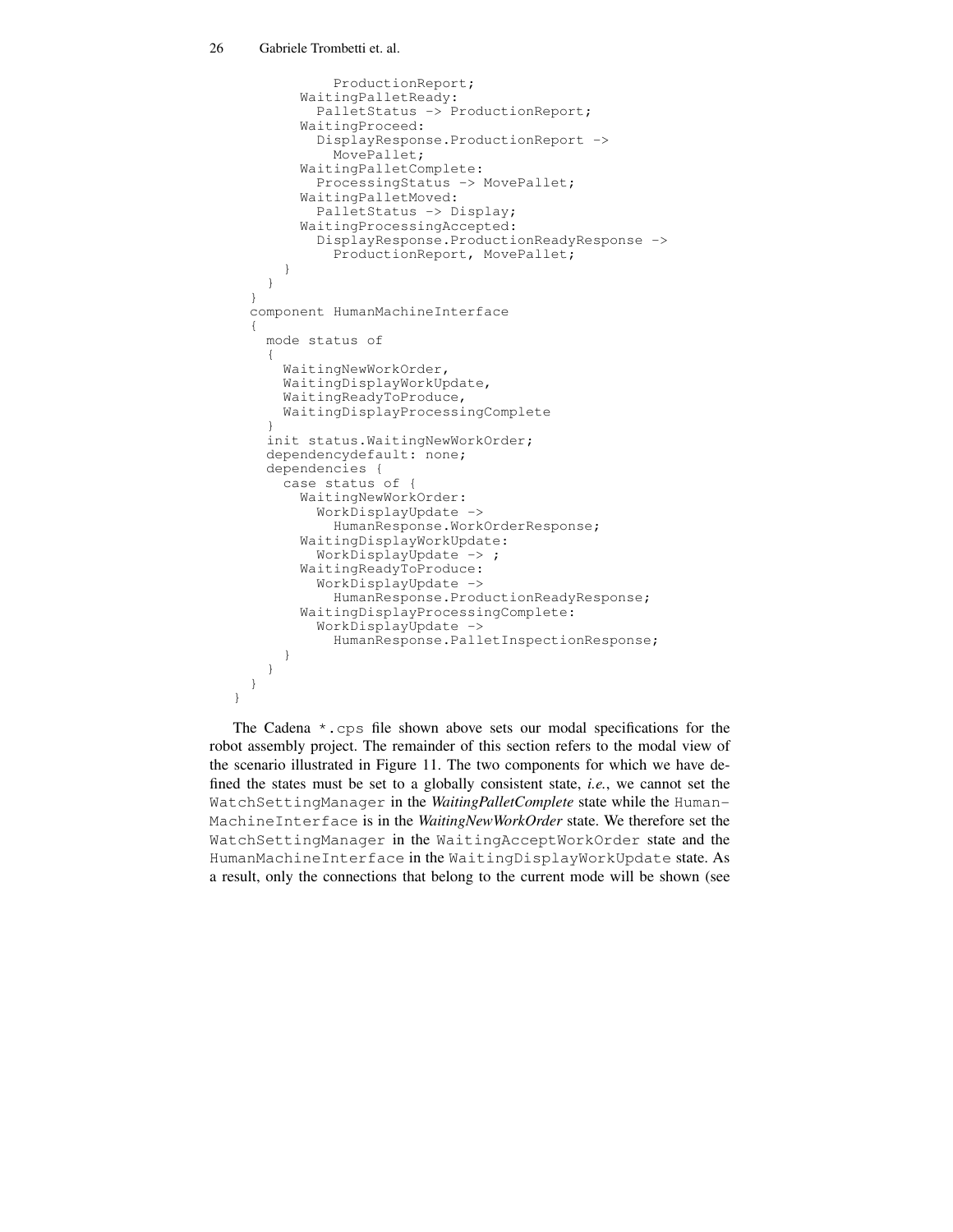

**Fig. 11. Robot Assembly: Modal View in Cadena**

Figure 11). Since the cycle analysis will detect any cycles in any of the modes, the current model can be analyzed to detect deadlocks.

For contrast, we also show a variation of the robot assembly CCM component assembly that is in fact not deadlock-proof and hence cannot be validated. This variation consists of adding the connection from the WatchSettingManger/- Analysis receptacle to the RobotManager/Analysis facet.<sup>6</sup> We do not have any semantic or behavioral specifications for these analysis ports. We must therefore assume that (1) operation calls on the facets can affect any analysis receptacle on the same component and (2) this behavior can happen in any mode of the three components. To reflect this scenario we add the following lines for the Watch-SettingManager into the \*.cps file shown below:

```
...
dependencies {
 AnalysisOne.CallingBackTwo
             -> Analysis.CicrleCallOne,
                Analysis.CallingBackOne;
  AnalysisTwo.CircleCallThree
             -> Analysis.CicrleCallOne,
                Analysis.CallingBackOne;
  case status of
    ...
 }
```
 $6$  Figure 7 shows that the following two CCM ports were already connected: (1) Robot-Manager/CircleAnalysis receptacle to PalletConveyorManager/Circle-Analysis facet and (2) PalletConveyorManager/AnalysisTwo receptacle to WatchSettingManager/AnalysisTwo facet.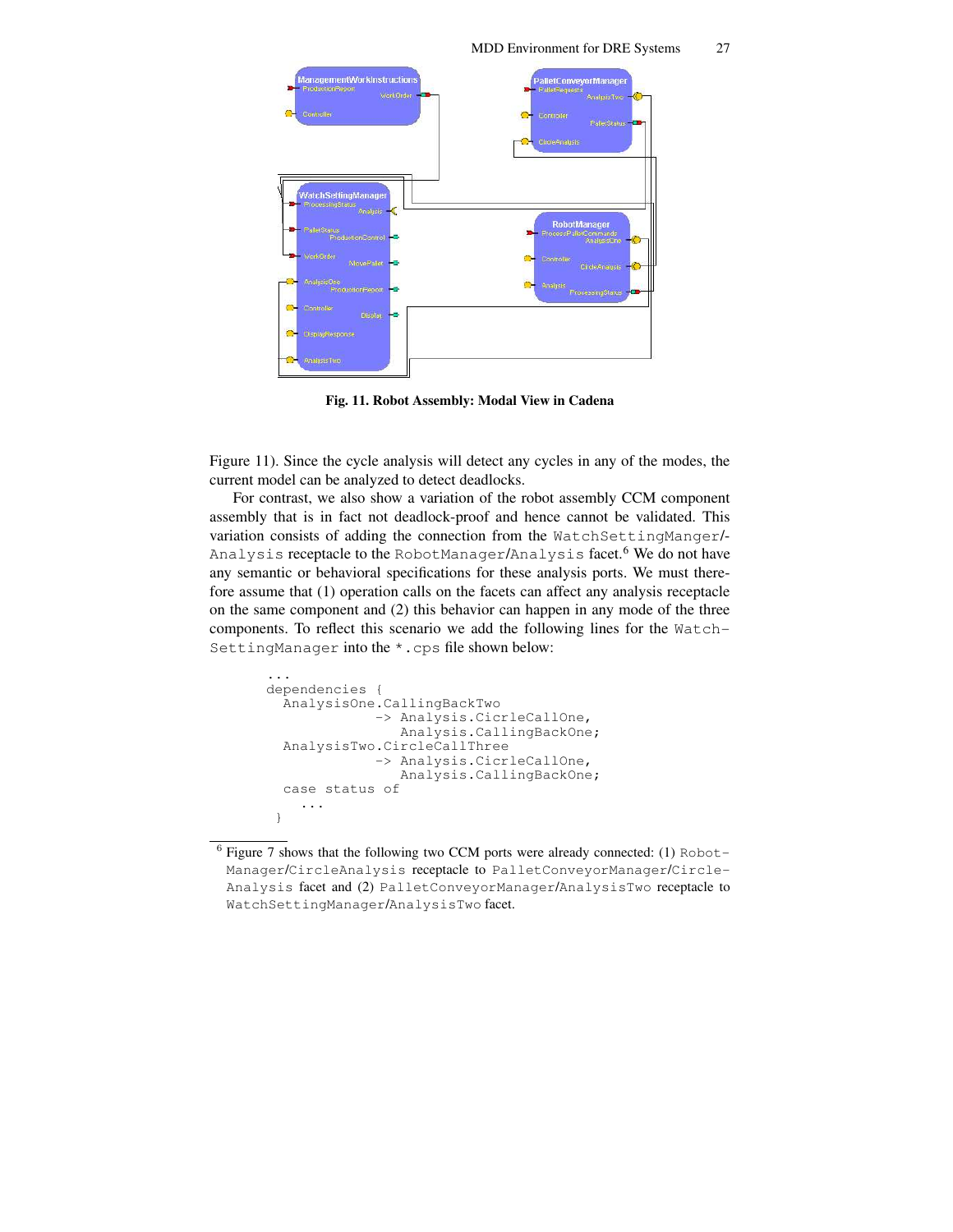The resulting scenario shows a cycle (illustrated in Figure 12) in at least one mode (and in this particular case, in all the modes). Armed with this knowledge,



**Fig. 12. Robot Assembly: Cadena Model After Circle Analysis**

therefore, any deadlock avoidance must be at the implementation level, *i.e.*, this model cannot be validated against deadlocks without further knowledge of the semantics at the modal level.

# **4.3 Summary of the Robot Assembly Case Study**

This section used a robot assembly application case study we developed with our colleagues at Lockheed Martin to showcase our integration of CoSMIC and Cadena. The case study shows how semantic validation of models can help detect problems earlier in the software lifecycle, *e.g.*, immediately after the planning of the interfaces, but before implementing the business logic. In our experience, early detection of defects yielded fewer code revisions, lower development costs, and shorter time to market. This "correct by construction" paradigm and the ongoing checking for human mistakes made by CoSMIC and Cadena helped ensure proper execution in mission-critical contexts, where run-time error-detection and debugging alone was insufficient.

In particular, the CoSMIC PICML MDD tool helped developers formally define CCM component assemblies, while allowing better visualization and easier navigation that can be useful to improve design, spot errors more easily, and in general work at a higher level of abstraction and be more productive. The Cadena environment, likewise, provided powerful analysis and validation features, which were synergistic with those of PICML. In Cadena, a relatively straightforward declarative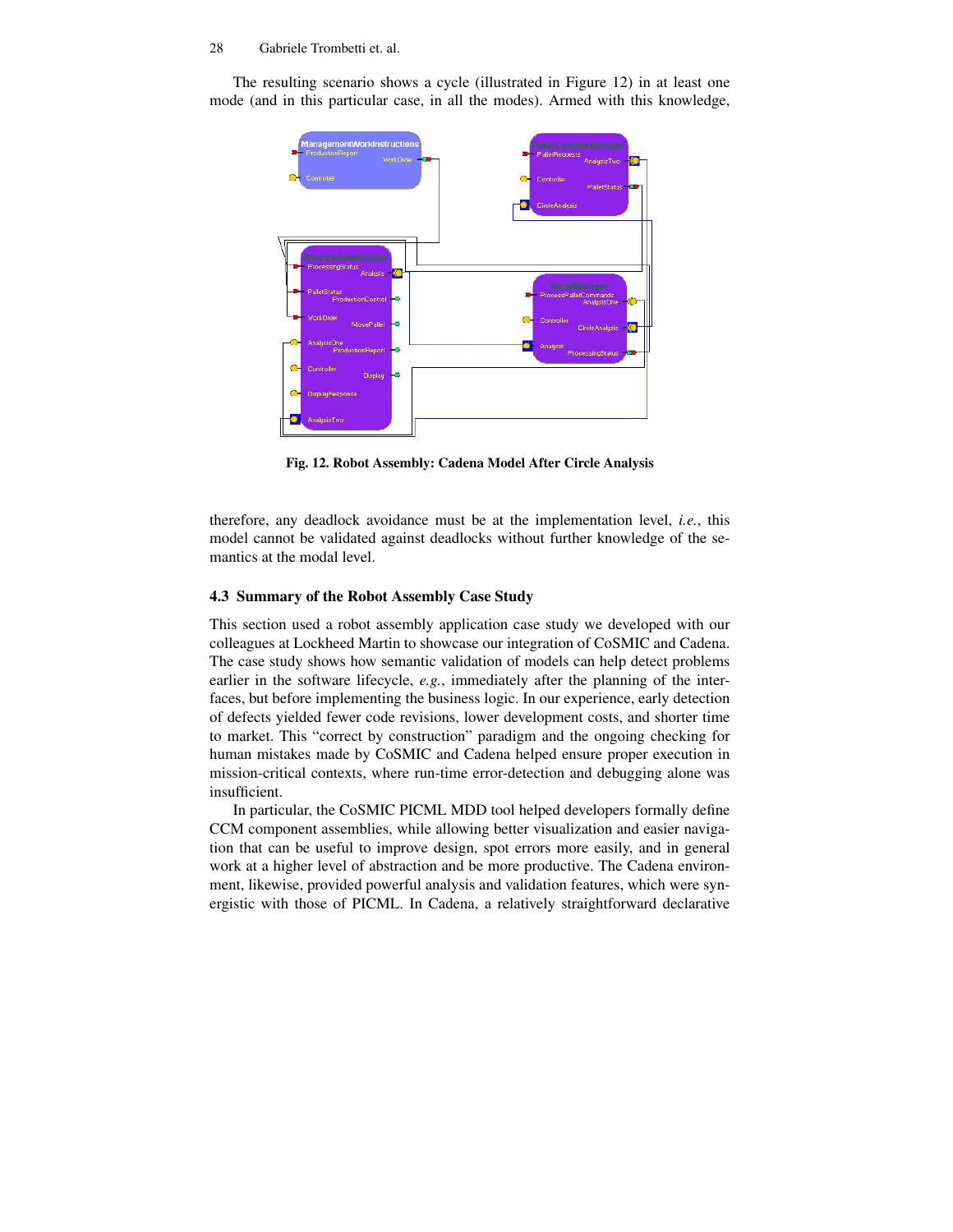language was used to define high-level behavioral specifications for components. These specifications were then used for analysis and validation purposes, such as component-dependencies traversal and ensuring the robot assembly application was free of deadlocks.

# **5 Related Work**

Model-driven development (MDD) technologies are used in a variety of contexts and domains. For example, the OMG's Model Driven Architecture (MDA) [29] and Microsoft's Software Factories [12] focus mainly on enterprise business applications. Other MDD technologies, such as Model-Integrated Computing (MIC) [30], focus on embedded systems. More recently, MDD technologies are aligning [31] to add QoS capabilities necessary to support DRE systems in domains ranging from aerospace [32] to telecommunications [33] and industrial process control [34]. This section describes compares our research on MDD technologies with related work.

Our work on MDD technologies extends earlier work on MIC [11, 35, 36, 37] that focused on modeling and synthesizing embedded software. Examples of MIC technology used today include GME [18] and Ptolemy [38] (used primarily in the real-time and embedded domain) and MDA [10] based on UML [39] and XML [40] (which have been used primarily in the business domain). Previous efforts using MIC technologies for QoS adaptation have been applied to embedded systems comprising digital signal processors or signal detection systems [41, 42], which have a small number of fairly static QoS requirements. In contrast, our research on integrating CoSMIC and Cadena focuses on enhancing and applying MIC technologies at a much broader level, *i.e.*, modeling and controlling much larger scale DRE systems with multi-dimensional simultaneous QoS requirements.

Other related MDD tools are the Virginia Embedded System Toolkit (VEST) [43] and Automatic Integration of Reusable Embedded Systems (AIRES) [44]. VEST is an embedded system composition tool based on GME [18] that (1) enables the composition of reliable and configurable systems from COTS component libraries and (2) checks whether certain real-time, memory, power, and cost constraints of real-time and embedded applications are satisfied. AIRES provides the means to map design time models of component composition with real-time requirements to run-time models weaving timing and scheduling attributes within the run-time models. Although VEST and AIRES provide modeling and analysis tools for real-time scheduling and resource usage, they have not been applied to QoS-enabled component middleware, which is characterized by complex interactions between components, their containers and the provisioned services, and across distributed components via real-time event communication or request/response. Moreover, our research on the integration of CoSMIC and Cadena involves whole-system global analysis of large-scale DRE system for end-to-end timing constraints, as well as configuration and deployment.

Another project aimed at tool integration is the Open Tool Integration Framework (OTIF) [25], which was developed by the Institute for Software Integrated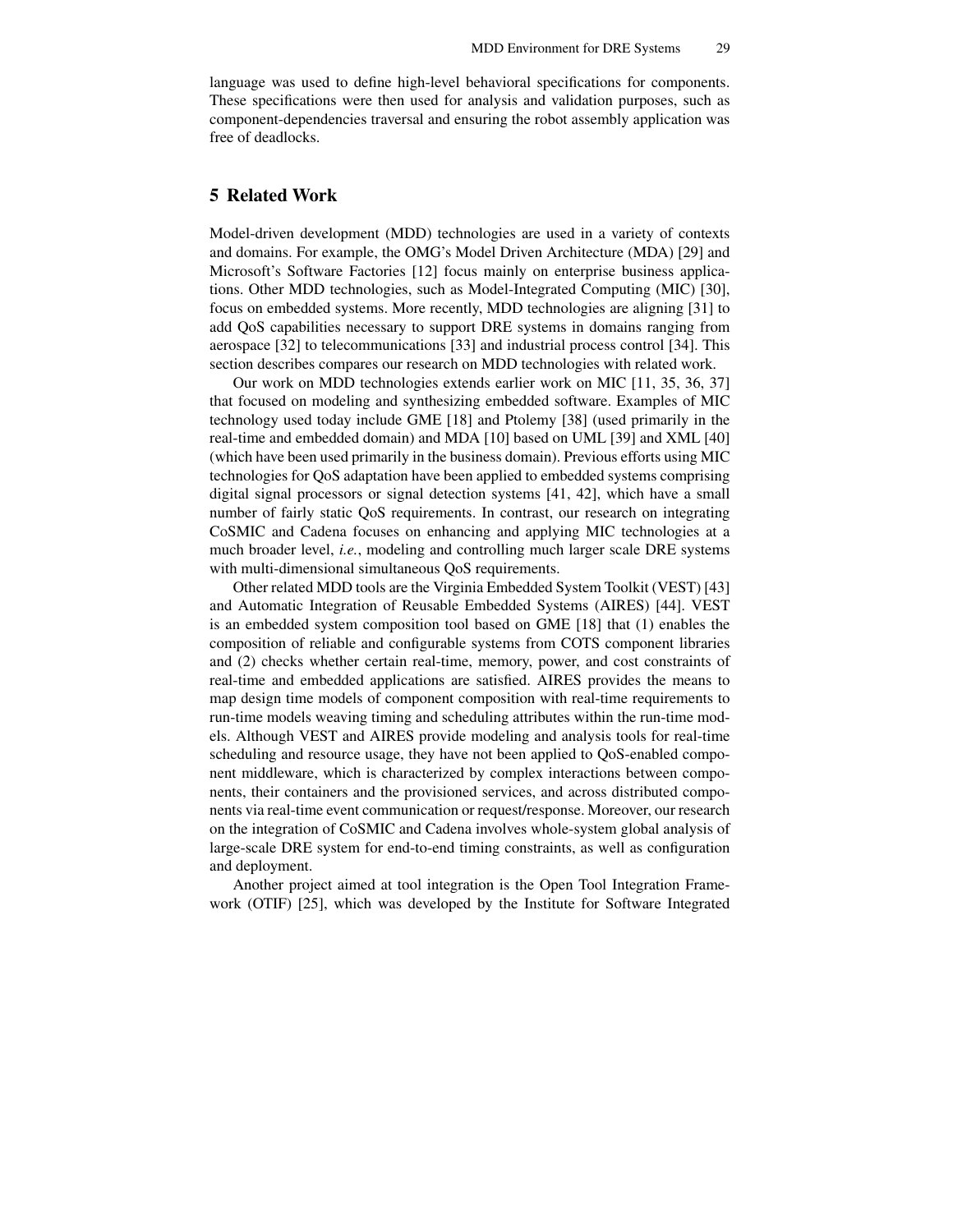Systems (ISIS) at Vanderbilt University. As opposed to our approach – where most features of Cadena and CoSMIC were developed separately and with no initial idea of subsequent integration – OTIF explicitly provides a framework for integrating tools developed as part of the DARPA MoBIES project [24]. The MoBIES workflows are fairly complex and allow interoperations in multiple directions among the tools. These flows are not lossless in most cases, however, so they were able to obtain seamless round-trip interoperability in only one case, *i.e.*, between the *ESML* and *OEP Configuration* formats, inside the ESML workflow.

OTIF provides a communication framework with facilities for storing various versions of the same set of data written in different formats, subscription/notify mechanism, and automatic triggering of application-specific translators when certain data format are submitted to the backplane (data repository). OTIF requires, however, that the actual (application-specific) semantic translators and the (applicationspecific) tool adapters for actually performing the communication and the translation be provided by the user. Our work with CoSMIC and Cadena helps improve upon earlier uses of OTIF by selecting interchange formats and transformation semantics that can accomplish more effective round-trip interoperability and lossless communication between the two MDD development environments.

# **6 Concluding Remarks**

Model-driven development (MDD) of software engineering processes is emerging as an effective paradigm for addressing the challenges of distributed real-time and embedded (DRE) systems. MDD is a software development paradigm that systematically applies domain-specific modeling languages to engineer computing systems. It is therefore a key step towards converting the *art of programming* into an *engineering process* that will industrialize the software industry.

This chapter showed how we have integrated (1) CoSMIC, which is an MDD toolsuite consisting of modeling, analysis, and synthesis tools that address key lifecycle challenges of component-based DRE systems with (2) Cadena, which is an MDD toolsuite for modeling and model checking component-based DRE systems. We demonstrated how CoSMIC can leveraged Cadena/Bogor's model checking and verification capabilities to raise the reliability of component-based DRE systems significantly, while also reducing development time and effort. We also showed how the capabilities provided by CoSMIC and Cadena are complementary and can help developers of component-based DRE system middleware and applications view and analyze models from different perspectives.

The novelty of our approach focuses on exchanging a minimal set of data between interacting tools, namely the common subset of properties captured by the tools. Modifications on a project made by CoSMIC tools can thus be transferred to Cadena tools and merged into the model document of the destination tools and vice versa. Modifications performed on properties captured uniquely by CoSMIC tools need not be transferred to Cadena tools and vice versa. Depending on the tools being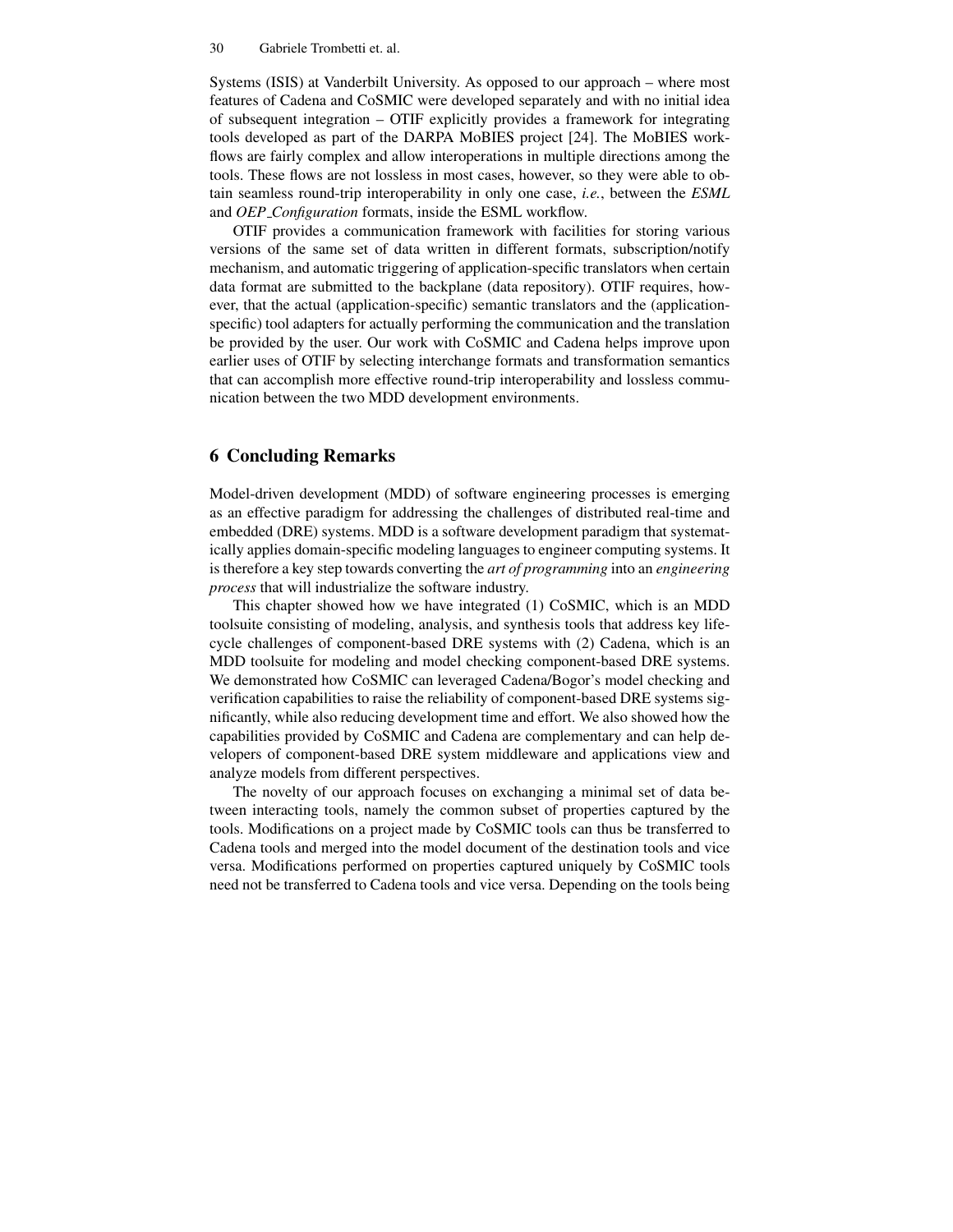integrated, the merging of modifications into a tool's model document can be performed automatically by semantic translators (which keep state in this case) or tool adapters (which can access the internal state of the tool). In either case, our general approach can greatly simplify the integration of various external MDD tools, *e.g.*, to provide model checking, schedulability, and stability analysis.

Section 3 describes a graph diff-merge algorithm that transfers modifications into a destination tool's model document and semantic translators that convert between the formats understood by various CoSMIC and Cadena MDD tools. Graph transformation is used to define algorithms for semantic translation and merging directly at the metamodel level, *i.e.*, at a higher level of abstraction than provided by thirdgeneration programming languages. This approach (1) reduces the time needed to develop semantic translators, compared with manually writing a backtracking engine to match entire graphs, (2) reduces sporadic and hard-to-track errors that stem from manually manipulating pointers, allocate resources, and handling exceptions, and (3) increases the readability and maintainability of the algorithms, compared with conventional hand-written code in third-generation languages.

The lessons learned by applying our integrated CoSMIC and Cadena toolsuite to the robot assembly case study described in Section 4 illustrated that:

- Not every MDD tool offers the same capabilities, but a collection of these is needed to develop DRE systems, which is why interoperability between the tools is necessary. For example, CoSMIC and Cadena have different modeling capabilities and validation functionalities that we combined to provide a broader range of capabilities for DRE system developers.
- Although partial, user-assisted interoperability is easier to realize, it does not prevent human mistakes when exporting model documents from one tool and importing them into another. It is therefore essential to automate the communication process as much as possible to ensure consistency. For example, our use of the Open Tool Integration Framework (OTIF) [25] helped minimize the number of steps needed for users to transfer the robot assembly project between the CoS-MIC and Cadena tools. We also carefully crafted the graph diff-merge algorithm to avoid manual replication of information.
- Bidirectional communication among MDD tools is the most effective way to enable users to edit models locally on whichever tool is in use, while maintaining the ability to transfer changes to other tools automatically, thus enhancing consistency. For example, when developing the communication between CoSMIC and Cadena, we allowed developers to use the tools in any semantically valid order, and did not constrain the actions that could be performed while working with any compatible tools.
- When achieving tool integration, key issues to consider are the communication model, data interchange format, and algorithms for lossless data transforms. Our CoSMIC↔Cadena integration focused on these three points and applied tools that could help reduce our development time. For example, we used OTIF to provide communication features, document storage on the backplane, and automatic notification of availability of new documents to connected tools. We used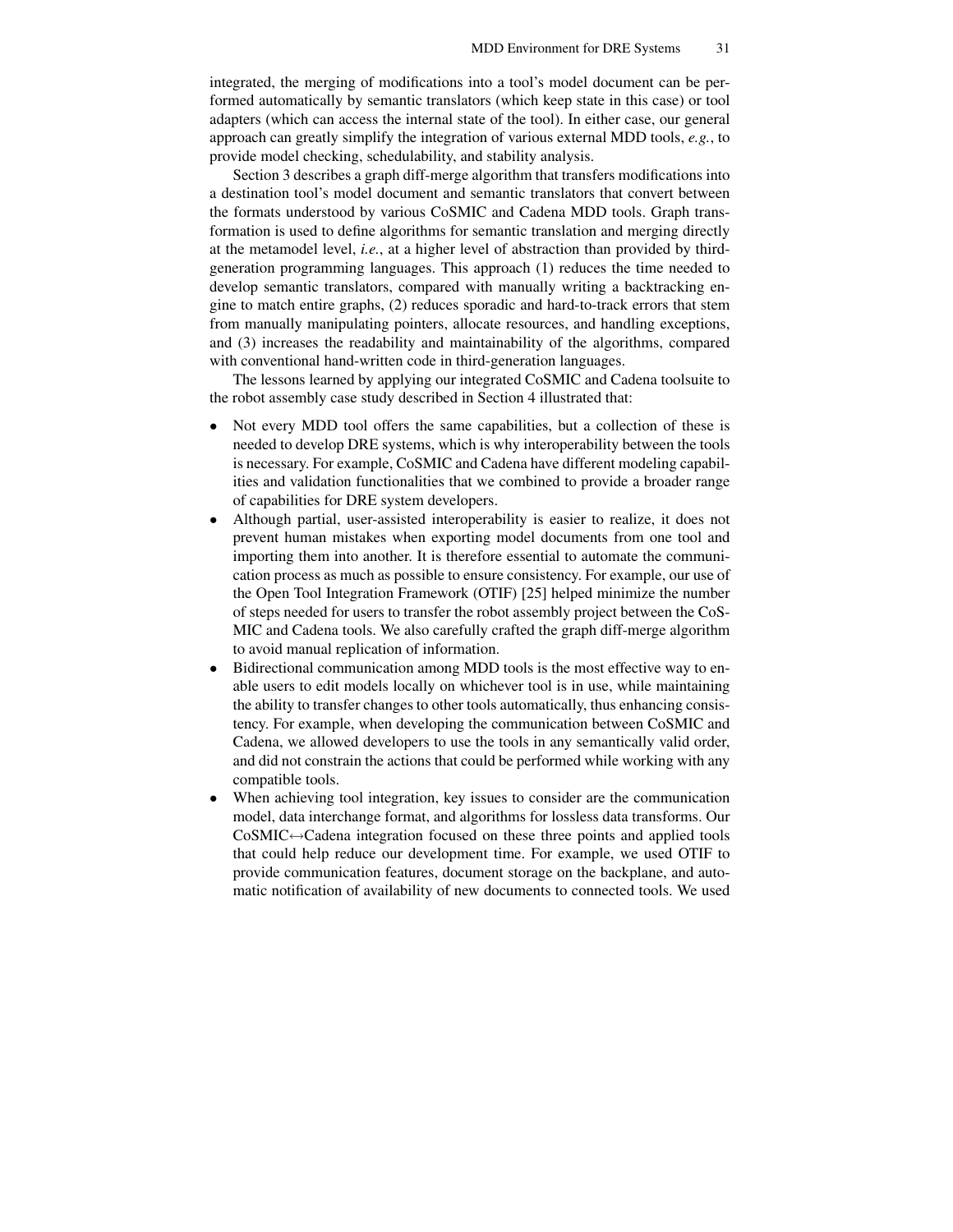XML/UDM to interchange the syntactic and semantic formats of CoSMIC and Cadena model documents. We used GReAT for our graph diff-merge algorithms to reduce development time and detect/merge variations of graph-based data formats. These tools allowed us to complete our robot assembly development and validation tasks correctly in a relatively short time.

- Complex transformation algorithms become more manageable when working at the meta-level. In particular, several hundred well-structured graphical transformation rules are faster to write and easier to read and maintain than thousands of lines of equivalent C++ code. For example, we leveraged the GReAT tool to graphically define graph transformations.
- To define transformations at the meta level requires access to the metamodels (represented as graph structures) of both the source and destination semantic formats. If any of such metamodels are not available, an alternative is to use an XML format defined with a UML diagram (*i.e.*, the *metamodel*) acting as a proxy for the source or destination format. For example, the metamodel of Cadena internal document format was not available, so we used GME to define an XML representation of it in UML. We could then use GReAT to define transformations between the CoSMIC metamodel and the newly defined XML format, the latter acting as a proxy for Cadena format.
- The message flow in our robot assembly case study is largely asynchronous and most communication is performed via events, though some callbacks are performed via invocations on facet operations. It is hard to recognize this message flow from the production sequence diagram in Figure 6, but MDD tools, such as PICML in CoSMIC and the Cadena's Scenario graphical view, can show which communications are performed through event emissions and which are invocation on operations. MDD tools also enable more efficient browsing through components and interfaces to indicate visually which data types are exchanged.
- Behavioral specifications of components can be used to perform dependency checks and stability analysis in a component-based distributed application. Underspecifying the behavior of such components might prevent a complete validation, as happened with the connection of circle analysis port in our robot assembly application.
- When solving new problems, the time needed to learn new MDD tools appropriate for the solution must be considered. For example, we used GME interpreters, GReAT, UDM, and OTIF for our robot assembly application. Acquiring expertise with these tools occupied roughly one third of the total development time. It is therefore essential to factor the time and effort needed to learn multiple MDDs tools to avoid underestimating overall development costs.

# **Acknowledgments**

The authors would like to acknowledge our collaborators Sylvester Fernandez, Dave Bailey, Chris Andrews, Bob Parkhill, and Theckla Louchios from Lockheed Martin, Eagan and Dallas for their help with the  $CoSMIC \leftrightarrow Cadena$  integration.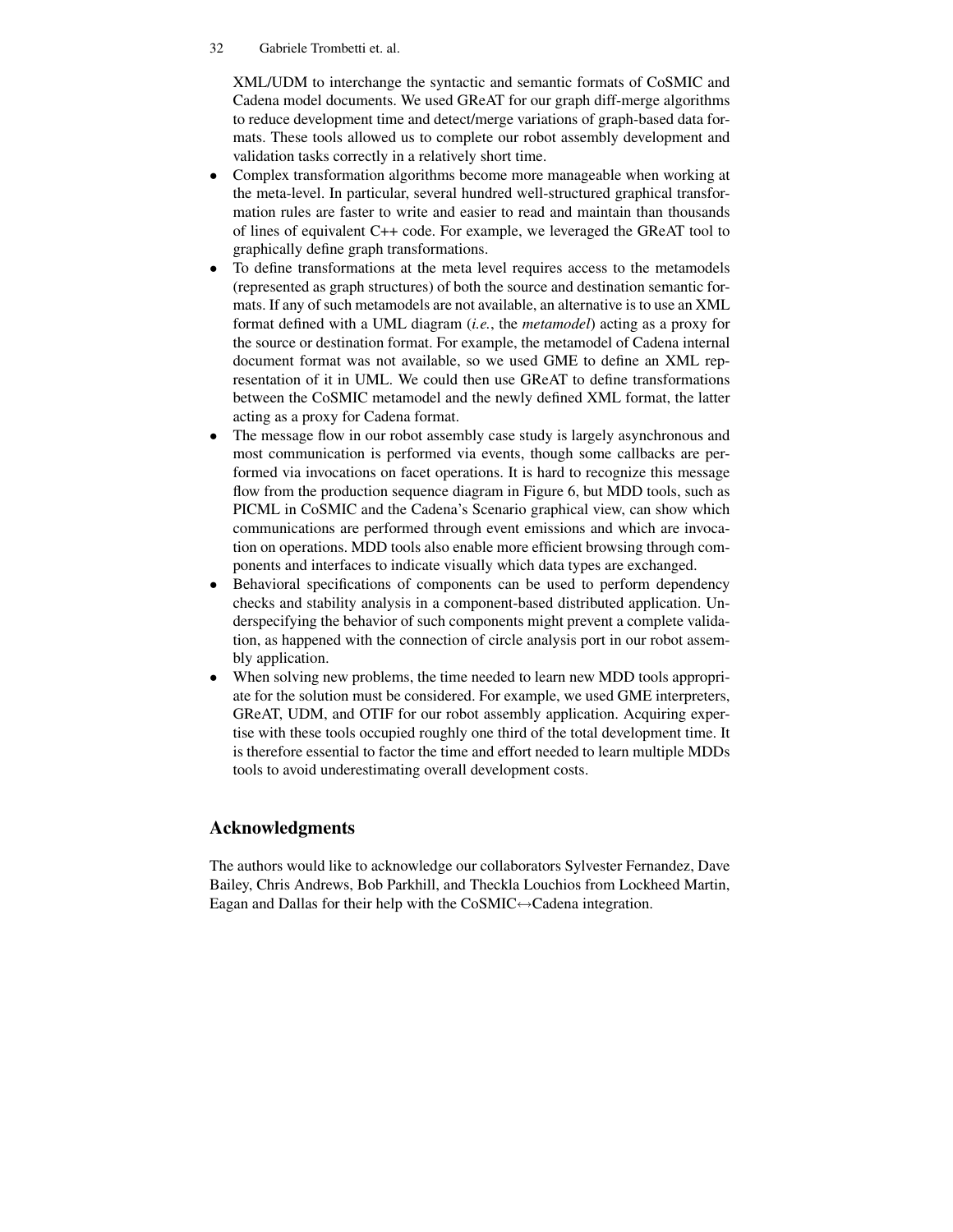# **References**

- 1. Wendy Roll, "Towards Model-Based and CCM-Based Applications for Real-Time Systems," in *Proceedings of the International Symposium on Object-Oriented Real-time Distributed Computing (ISORC)*, Hakodate, Hokkaido, Japan, May 2003, IEEE/IFIP.
- 2. David C. Sharp and Wendy C. Roll, "Model-Based Integration of Reusable Component-Based Avionics System," in *Proceedings of the Workshop on Model-Driven Embedded Systems in RTAS 2003*, May 2003.
- 3. Richard E. Schantz and Douglas C. Schmidt, "Middleware for Distributed Systems: Evolving the Common Structure for Network-centric Applications," in *Encyclopedia of Software Engineering*, John Marciniak and George Telecki, Eds. Wiley & Sons, New York, 2002.
- 4. Nanbor Wang, Douglas C. Schmidt, Aniruddha Gokhale, Craig Rodrigues, Balachandran Natarajan, Joseph P. Loyall, Richard E. Schantz, and Christopher D. Gill, "QoS-enabled Middleware," in *Middleware for Communications*, Qusay Mahmoud, Ed. Wiley and Sons, New York, 2003.
- 5. Douglas C. Schmidt, David L. Levine, and Sumedh Mungee, "The Design and Performance of Real-Time Object Request Brokers," *Computer Communications*, vol. 21, no. 4, pp. 294–324, Apr. 1998.
- 6. Object Management Group, *Real-Time CORBA Specification*, 1.1 edition, Aug. 2002.
- 7. Object Management Group, *CORBA Components*, OMG Document formal/2002-06-65 edition, June 2002.
- 8. Nanbor Wang and Christopher Gill, "Improving Real-Time System Configuration via a QoS-aware CORBA Component Model," in *Hawaii International Conference on System Sciences, Software Technology Track, Distributed Object and Component-based Software Systems Minitrack, HICSS 2003*, Honolulu, HW, Jan. 2003, HICSS.
- 9. Nanbor Wang, Chris Gill, Douglas C. Schmidt, and Venkita Subramonian, "Configuring Real-time Aspects in Component Middleware," in *Proceedings of the International Symposium on Distributed Objects and Applications (DOA'04)*, Agia Napa, Cyprus, Oct. 2004.
- 10. Object Management Group, *Model Driven Architecture (MDA)*, OMG Document ormsc/2001-07-01 edition, July 2001.
- 11. Gabor Karsai, Janos Sztipanovits, Akos Ledeczi, and Ted Bapty, "Model-Integrated Development of Embedded Software," *Proceedings of the IEEE*, vol. 91, no. 1, pp. 145–164, Jan. 2003.
- 12. Jack Greenfield, Keith Short, Steve Cook, and Stuart Kent, *Software Factories: Assembling Applications with Patterns, Models, Frameworks, and Tools*, John Wiley & Sons, New York, 2004.
- 13. Aniruddha Gokhale, Krishnakumar Balasubramanian, Jaiganesh Balasubramanian, Arvind S. Krishna, George T. Edwards, Gan Deng, Emre Turkay, Jeffrey Parsons, and Douglas C. Schmidt, "Model Driven Middleware: A New Paradigm for Deploying and Provisioning Distributed Real-time and Embedded Applications," *The Journal of Science of Computer Programming: Special Issue on Model Driven Architecture*, 2004.
- 14. John Hatcliff, William Deng, Matthew Dwyer, Georg Jung, and Venkatesh Prasad, "Cadena: An Integrated Development, Analysis, and Verification Environment for Component-based Systems," in *Proceedings of the 25th International Conference on Software Engineering*, Portland, OR, May 2003.
- 15. Krishnakumar Balasubramanian, Jaiganesh Balasubramanian, Jeff Parsons, Aniruddha Gokhale, and Douglas C. Schmidt, "A Platform-Independent Component Modeling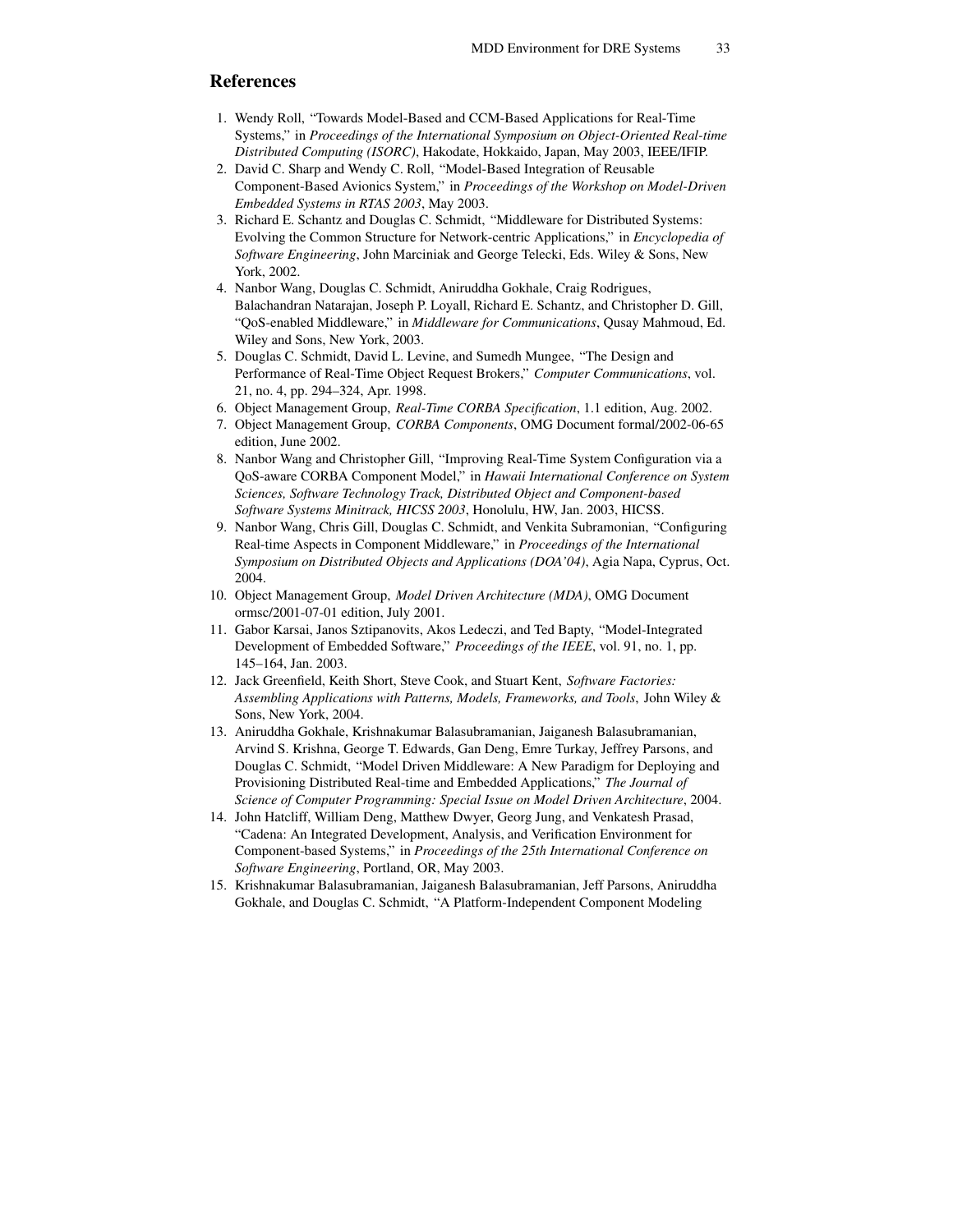Language for Distributed Real-time and Embedded Systems," in *Proceedings of the 11th IEEE Real-Time and Embedded Technology and Applications Symposium*, San Francisco, CA, Mar. 2005.

- 16. Arvind S. Krishna, Emre Turkay, Aniruddha Gokhale, and Douglas C. Schmidt, "Model-Driven Techniques for Evaluating the QoS of Middleware Configurations for DRE Systems," in *Proceedings of the 11th IEEE Real-Time and Embedded Technology and Applications Symposium*, San Francisco, CA, Mar. 2005.
- 17. William Deng, Matthew Dwyer, John Hatcliff, Georg Jung, and Robby, "Model-checking middleware-based event-driven real-time embedded software," in *Proceedings of the 1st Internatiuonal Symposium on Formal Methods for Component and Objects*, 2002, vol. 2582 of *Lecture Notes in Computer Science*, pp. 154–181.
- 18. Akos Ledeczi, Arpad Bakay, Miklos Maroti, Peter Volgysei, Greg Nordstrom, Jonathan Sprinkle, and Gabor Karsai, "Composing Domain-Specific Design Environments," *IEEE Computer*, Nov. 2001.
- 19. Object Management Group, *Deployment and Configuration Adopted Submission*, OMG Document ptc/03-07-08 edition, July 2003.
- 20. Jeff Gray and Ted Bapty and Sandeep Neema and Douglas C. Schmidt and Aniruddha Gokhale and Balachandran Natarajan, "An Approach for Supporting Aspect-Oriented Domain Modeling," in *Proceedings of the 2nd International Conference on Generative Programming and Component Engineering (GPCE'03)*, Erfurt, Germany, Sept. 2003, ACM, pp. 151–168.
- 21. Object Management Group, *Unified Modeling Language: OCL version 2.0 Final Adopted Specification*, OMG Document ptc/03-10-14 edition, Oct. 2003.
- 22. Robby and Matthew Dwyer and John Hatcliff, "Bogor: An Extensible and Highly-Modular Model Checking Framework," in *In the Proceedings of the Fourth Joint Meeting of the European Software Engineering Conference and ACM SIGSOFT Symposium on the Foundations of Software Engineering (ESEC/FSE 2003)*, Helsinki, Finland, Sept. 2003, ACM.
- 23. Gabor Karsai, Sandeep Neema, Arpad Bakay, Akos Ledeczi, Feng Shi, and Aniruddha Gokhale, "A Model-based Front-end to ACE/TAO: The Embedded System Modeling Language," in *Proceedings of the Second Annual TAO Workshop*, Arlington, VA, July 2002.
- 24. DARPA Information Exploitation Office, "Model-Based Integration of Embedded Software (MoBIES)," www.darpa.mil/ixo/mobies.asp.
- 25. Institute for Software Integrated Systems, "Open Tool Integration Framework," www.isis.vanderbilt.edu/Projects/WOTIF/.
- 26. Object Management Group, *The Common Object Request Broker: Architecture and Specification*, 3.0.2 edition, Dec. 2002.
- 27. E. Magyari and A. Bakay and A. Lang and T. Paka and A. Vizhanyo and A. Agrawal and G. Karsai, "UDM: An Infrastructure for Implementing Domain-Specific Modeling Languages," in *The 3rd OOPSLA Workshop on Domain-Specific Modeling, OOPSLA 2003*, Anaheim, CA, Oct. 2003, ACM.
- 28. Karsai G. and Agrawal A. and Shi F. and Sprinkle J., "On the use of Graph Transformations in the Formal Specification of Computer-Based Systems," in *Proceedings of IEEE TC-ECBS and IFIP10.1 Joint Workshop on Formal Specifications of Computer-Based Systems*, Huntsville, AL, Apr. 2003, IEEE.
- 29. David Frankel, *Model Driven Architecture: Applying MDA to Enterprise Computing*, John Wiley and Sons, Indianapolis, IN, 2003.
- 30. Janos Sztipanovits and Gabor Karsai, "Model-Integrated Computing," *IEEE Computer*, vol. 30, no. 4, pp. 110–112, Apr. 1997.